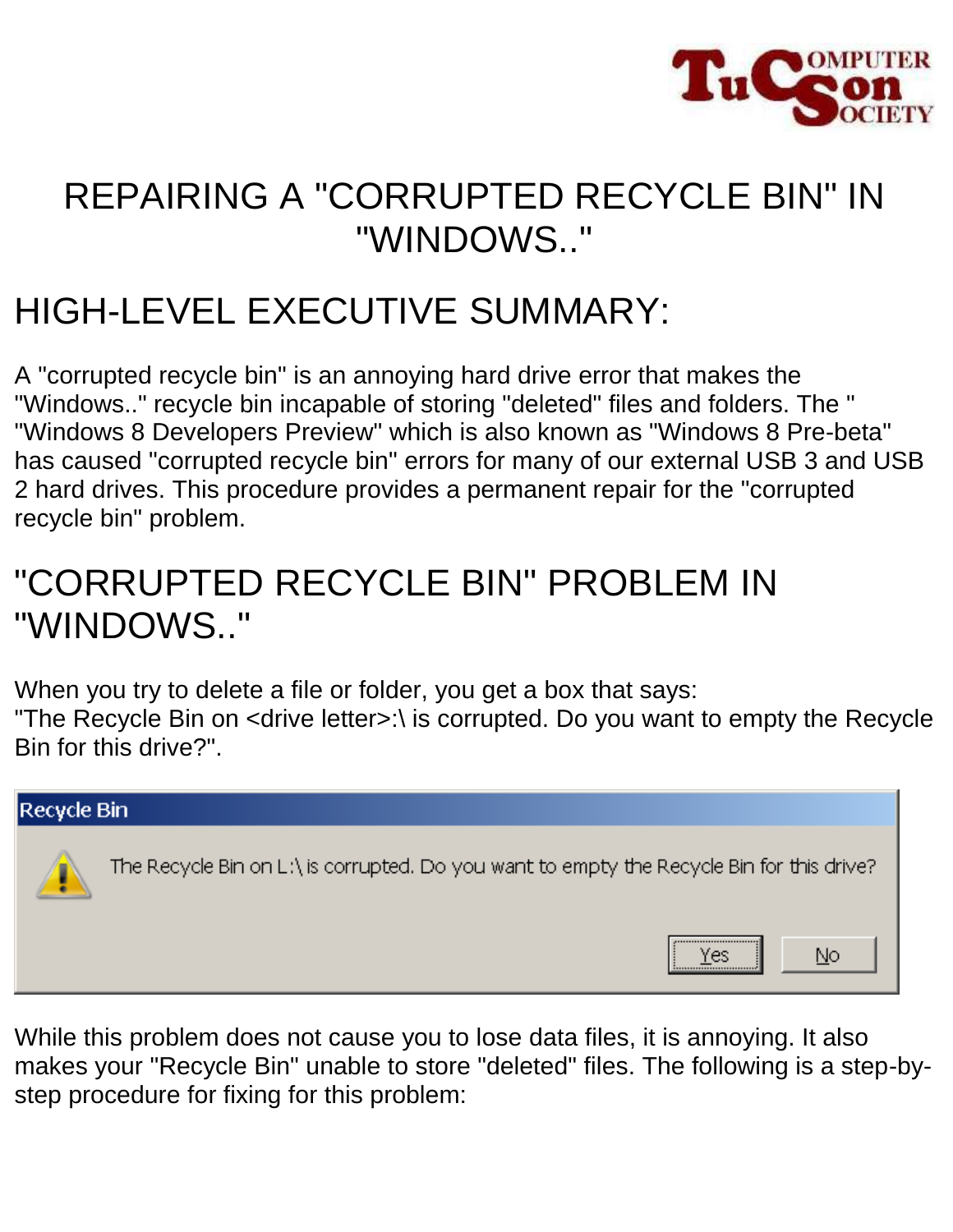# STEP BY STEP PROCEDURE

Step 1: Click on the Windows "Start" button:

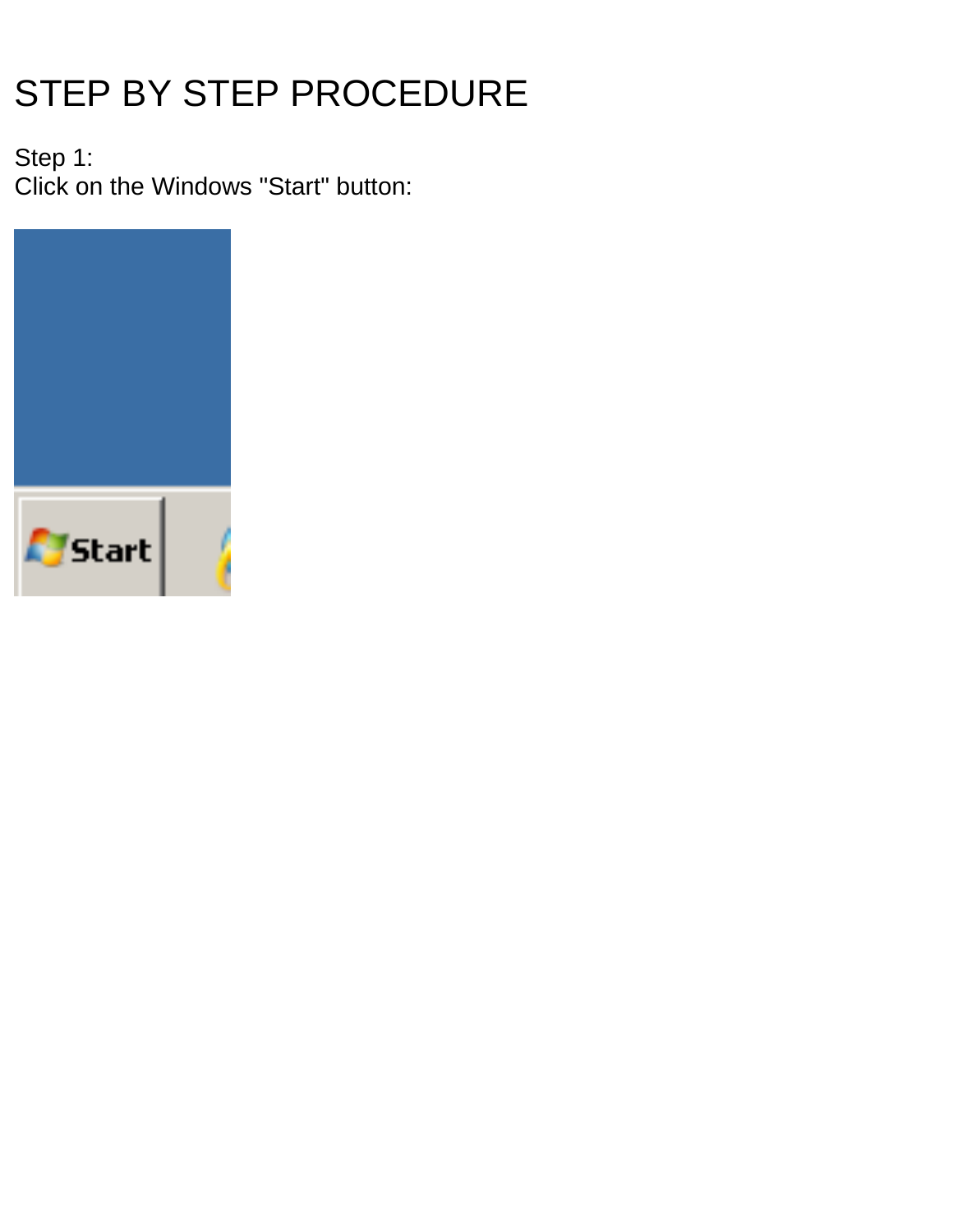# Step 2: The "Start menu" will be displayed:

| http://hotsexmovs.com/tgp2/ma   | testuser<br>Documents<br>Pictures<br>Music<br>Computer<br>Control Panel<br>Devices and Printers<br>Default Programs<br>Help and Support |
|---------------------------------|-----------------------------------------------------------------------------------------------------------------------------------------|
| All Programs                    |                                                                                                                                         |
| 9 <br>Search programs and files | Shut down<br>Þ.                                                                                                                         |
| Start                           |                                                                                                                                         |

#### Step 3: Click on "Control Panel" in the "Start menu".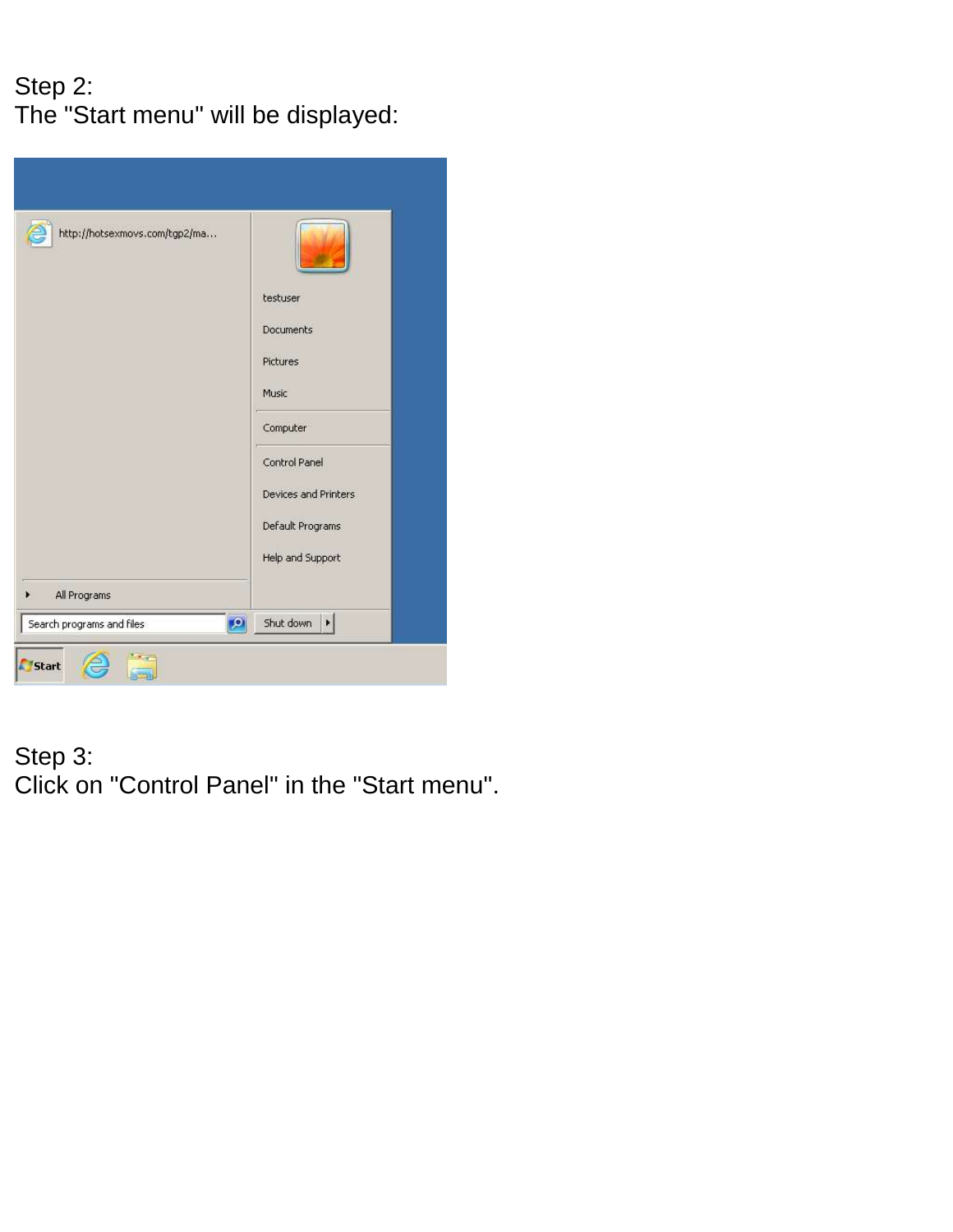Step 4:

Either a "Control Panel" window or an "All Control Panel Items" window will be displayed.

Step 5:

If "Appearance and Personalization" is available, click on it.



**Appearance and Personalization** 

Change the theme Change desktop background Adjust screen resolution

Step 6: Double-click on "Folder Options":

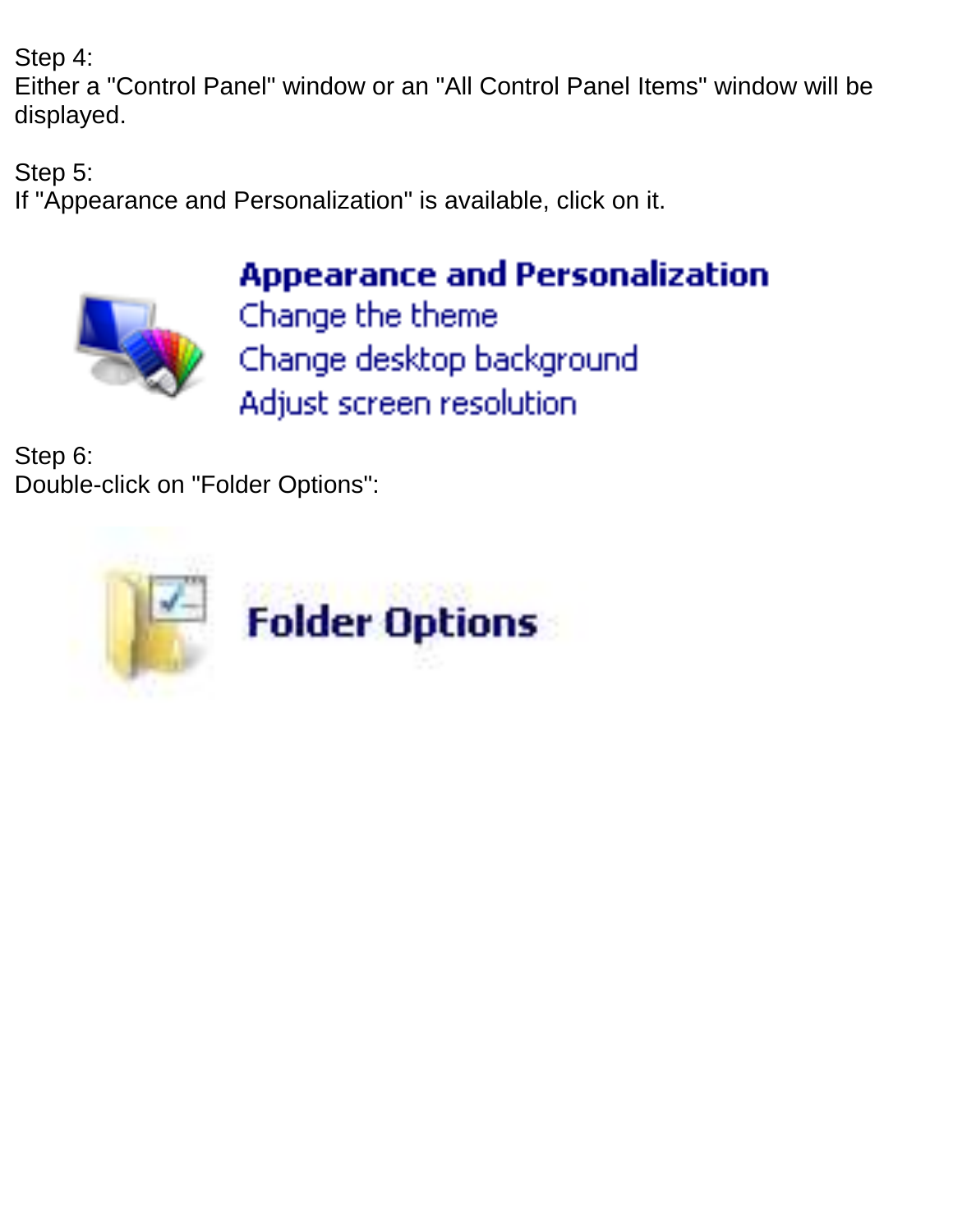## Step 7: A "Folder Options" box will be displayed:

| <b>Folder Options</b>                                                                                                                                                                                                                                                                                                                      |
|--------------------------------------------------------------------------------------------------------------------------------------------------------------------------------------------------------------------------------------------------------------------------------------------------------------------------------------------|
| General View   Search                                                                                                                                                                                                                                                                                                                      |
| <b>Browse folders</b><br>C Open each folder in the same window<br>C Open each folder in its own window                                                                                                                                                                                                                                     |
| Click items as follows<br>C Single-click to open an item (point to select)<br>O Underline icon titles consistent with my browser<br>C Underline icon titles only when I point at them<br>◯ Double-click to open an item [single-click to select]<br>Navigation pane<br>Show all folders<br>Automatically expand to current folder<br>D. L. |
| <b>Restore Defaults</b>                                                                                                                                                                                                                                                                                                                    |
| How do I change folder options?                                                                                                                                                                                                                                                                                                            |
| OK<br>Cancel<br>Apply                                                                                                                                                                                                                                                                                                                      |

#### Step 8: Click on the "View" tab of the "Folder Options" box.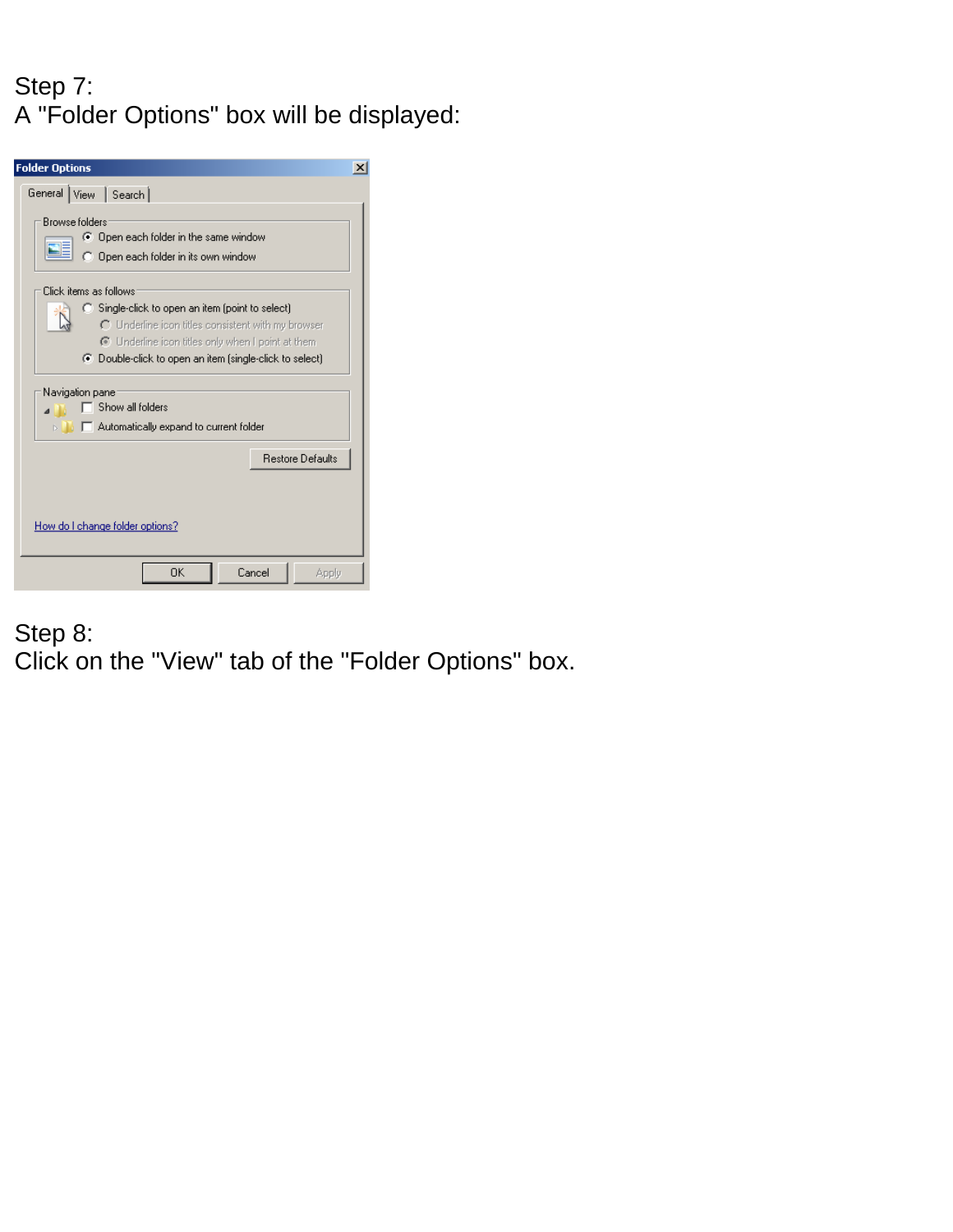#### Step 9: Locate "Hide protected operating system files":

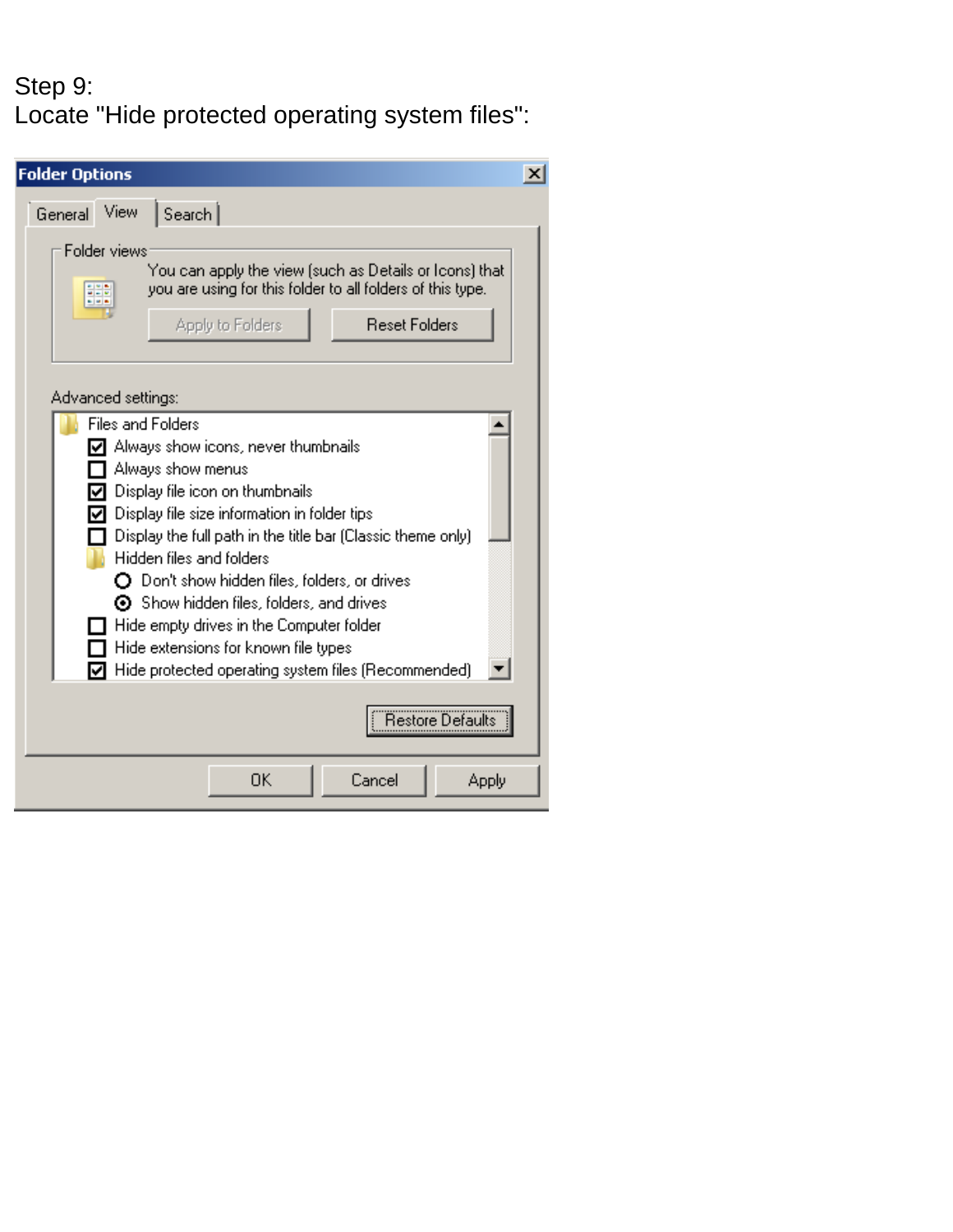# Step 10a:

Remove the checkmark from "Hide operating system files" (if a checkmark is there).

| <b>Folder Options</b>                                                                                                                                                                                                                                                                                                                                                                                                                                                                                                                          | $\vert x \vert$ |
|------------------------------------------------------------------------------------------------------------------------------------------------------------------------------------------------------------------------------------------------------------------------------------------------------------------------------------------------------------------------------------------------------------------------------------------------------------------------------------------------------------------------------------------------|-----------------|
| General View  <br>Search                                                                                                                                                                                                                                                                                                                                                                                                                                                                                                                       |                 |
| Folder views<br>You can apply the view (such as Details or Icons) that<br>you are using for this folder to all folders of this type.<br><b>MINT N</b><br><b>B</b> R R<br><b>Reset Folders</b><br>Apply to Folders                                                                                                                                                                                                                                                                                                                              |                 |
| Advanced settings:                                                                                                                                                                                                                                                                                                                                                                                                                                                                                                                             |                 |
| Always show icons, never thumbnails<br>Always show menus<br>Display file icon on thumbnails<br>Display file size information in folder tips<br>Display the full path in the title bar (Classic theme only)<br>Hidden files and folders<br>$\odot$ Don't show hidden files, folders, or drives<br>$\mathbf O$ Show hidden files, folders, and drives<br>Hide empty drives in the Computer folder<br>Hide extensions for known file types<br>Hide protected operating system files (Recommended).<br>Launch folder windows in a separate process |                 |
| <b>Restore Defaults</b>                                                                                                                                                                                                                                                                                                                                                                                                                                                                                                                        |                 |
| 0K<br>Cancel<br>Apply                                                                                                                                                                                                                                                                                                                                                                                                                                                                                                                          |                 |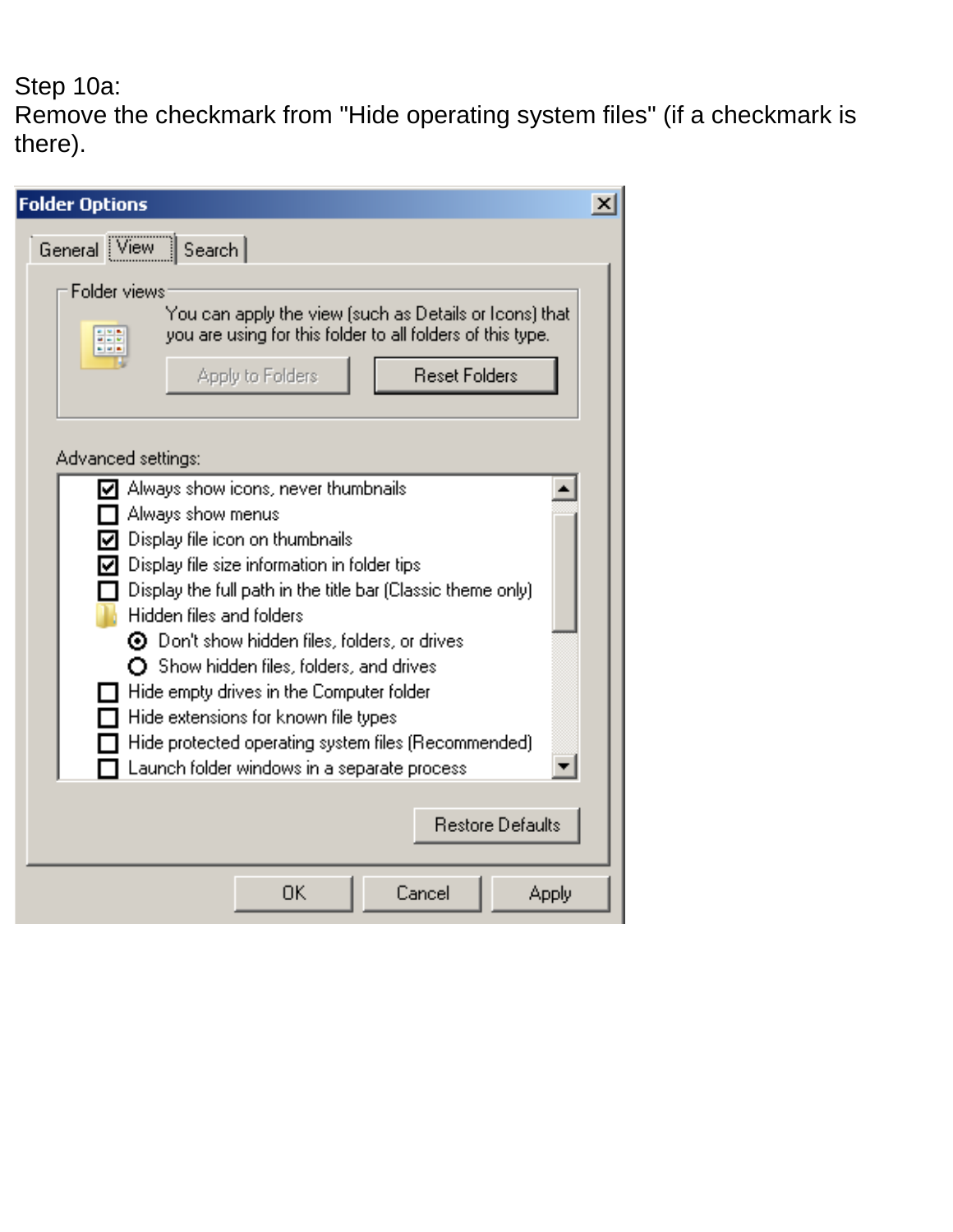# Step 10b:

If you get this warning message, click on its "Yes" button:

| Warning |                                                                                                                                                                    |  |  |
|---------|--------------------------------------------------------------------------------------------------------------------------------------------------------------------|--|--|
|         | You have chosen to display protected operating system files (files labeled System and Hidden) in<br>Windows Explorer.                                              |  |  |
|         | These files are required to start and run Windows. Deleting or editing them can make your computer<br>inoperable.<br>Are you sure you want to display these files? |  |  |
|         | <br>No<br>Yes                                                                                                                                                      |  |  |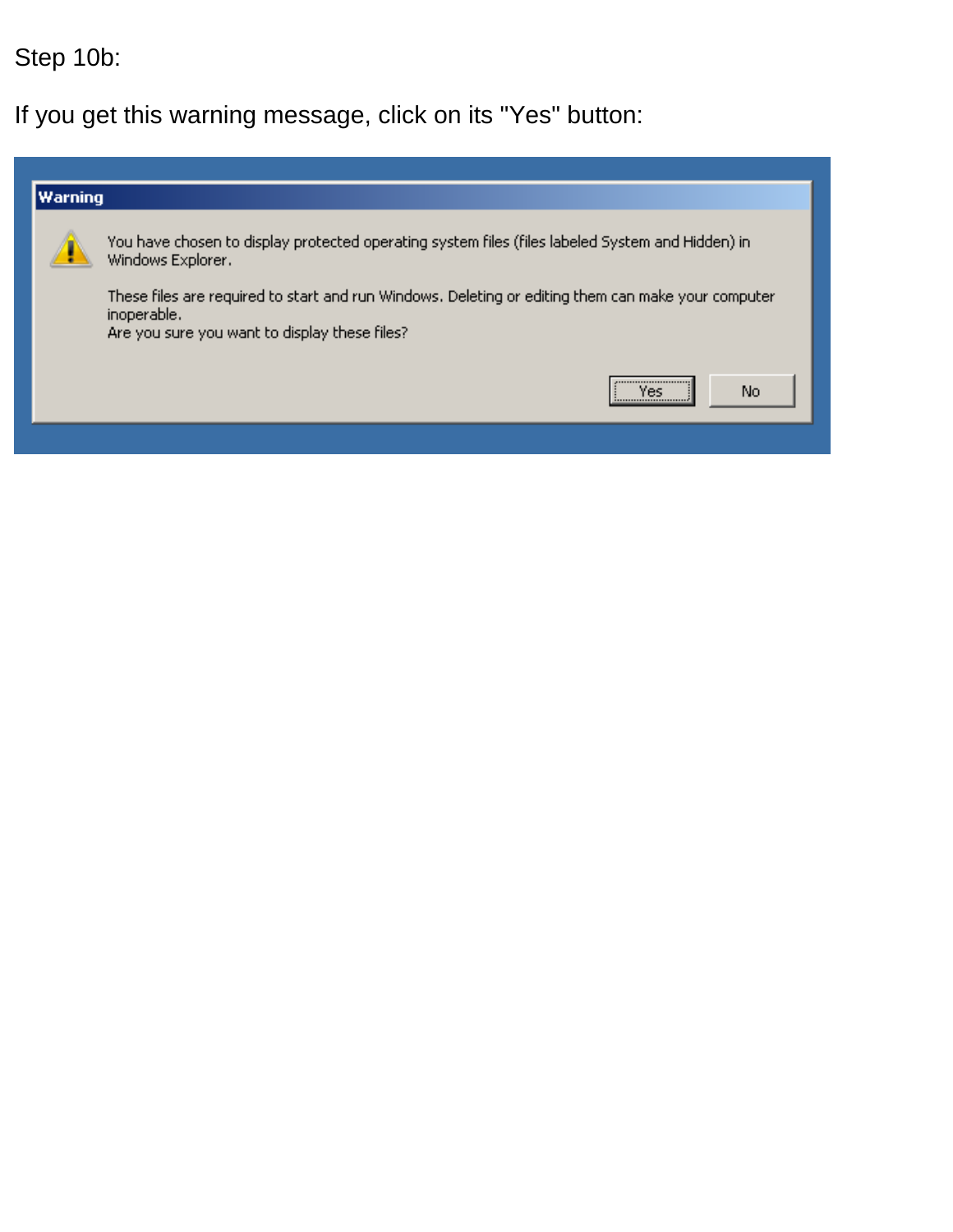#### Step 11: Locate "Show hidden files, folders, and drives":

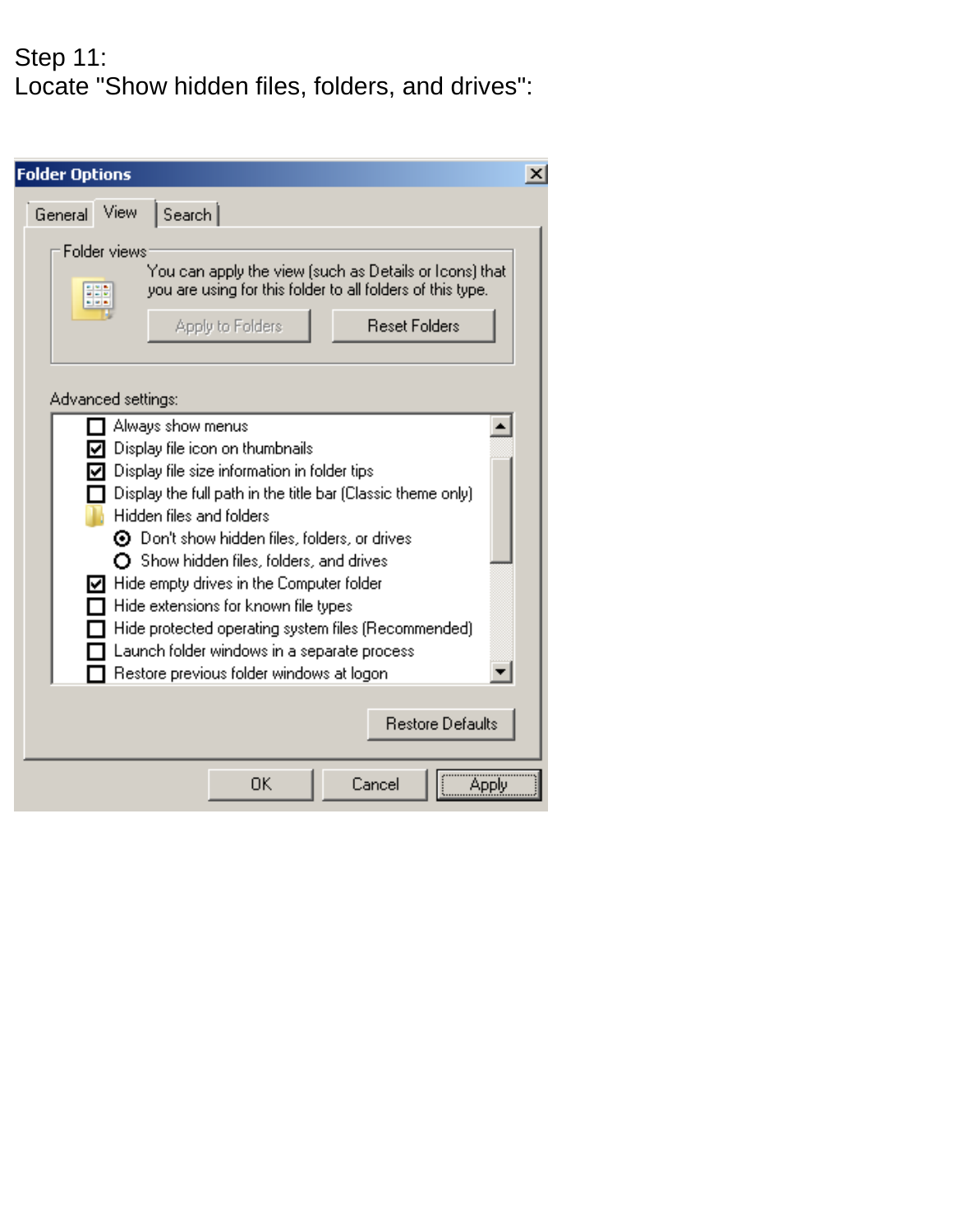#### Step 12: Select "Show hidden files, folders, and drives (if it is not already selected).

| <b>Folder Options</b><br>×                                                                                                                                                                                                                                                                                                                                                                                                                                                                                                                                                                          |
|-----------------------------------------------------------------------------------------------------------------------------------------------------------------------------------------------------------------------------------------------------------------------------------------------------------------------------------------------------------------------------------------------------------------------------------------------------------------------------------------------------------------------------------------------------------------------------------------------------|
| General View Search                                                                                                                                                                                                                                                                                                                                                                                                                                                                                                                                                                                 |
| Folder views<br>You can apply the view (such as Details or Icons) that<br>you are using for this folder to all folders of this type.<br>61414<br>Apply to Folders<br><b>Beset Folders</b>                                                                                                                                                                                                                                                                                                                                                                                                           |
| Advanced settings:                                                                                                                                                                                                                                                                                                                                                                                                                                                                                                                                                                                  |
| Always show menus<br>Display file icon on thumbnails<br>○ Display file size information in folder tips<br>Display the full path in the title bar (Classic theme only)<br>Hidden files and folders<br>◯ Don't show hidden files, folders, or drives<br>$\boldsymbol{\Theta}$ Show hidden files, folders, and drives<br>$\nabla\hspace{-.15cm}\eta\hspace{.15cm}$ Hide empty drives in the Computer folder<br>Hide extensions for known file types<br>Hide protected operating system files (Recommended).<br>Launch folder windows in a separate process<br>Restore previous folder windows at logon |
| <b>Restore Defaults</b>                                                                                                                                                                                                                                                                                                                                                                                                                                                                                                                                                                             |
| Cancel<br>OK<br>Apply                                                                                                                                                                                                                                                                                                                                                                                                                                                                                                                                                                               |

#### Step 13: Click on the "Apply" button of the "Folder Options" box:

| s, folders, and drives<br>the Computer folder<br>nown file types<br>▾<br>ting system files (Recommended) |  |
|----------------------------------------------------------------------------------------------------------|--|
| <b>Restore Defaults</b><br>Cancel<br>ЭK                                                                  |  |
|                                                                                                          |  |
|                                                                                                          |  |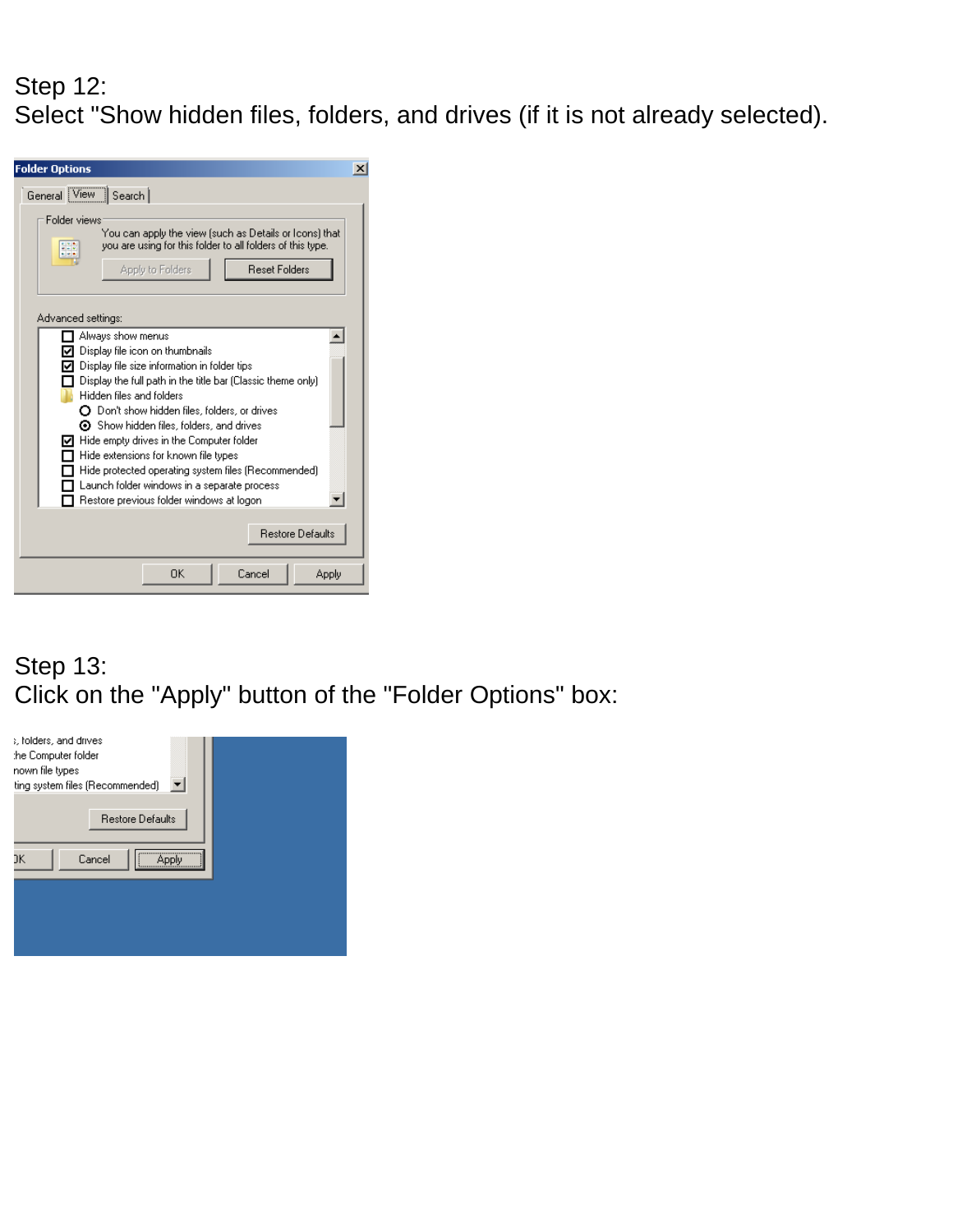Step 14: Click on the "OK" button of the "Folder Options" box:

Restore previous folder windows at logon.



Step 15: The "Folder Options" box will disappear.

Step 16: Click on the "X" button in the upper right-hand corner of the "Control Panel" or "All Control Panel Items" window.

Step 17: The "Control Panel" or "All Control Panel Items" window will disappear.

Step 18: Start "Windows Explorer":

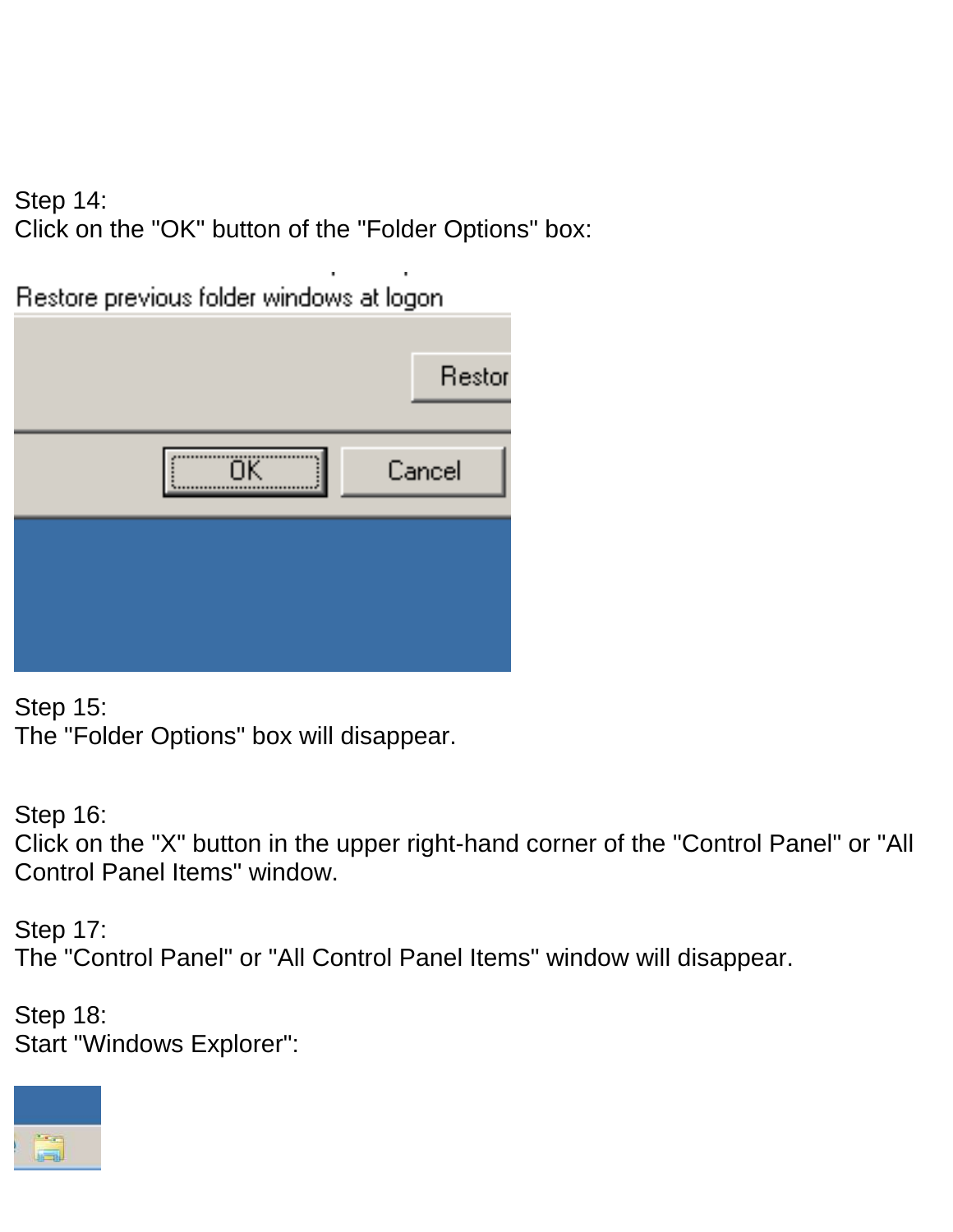## Step 19: A "Windows Explorer" window will be displayed:



Step 20: Double-click on the C: drive.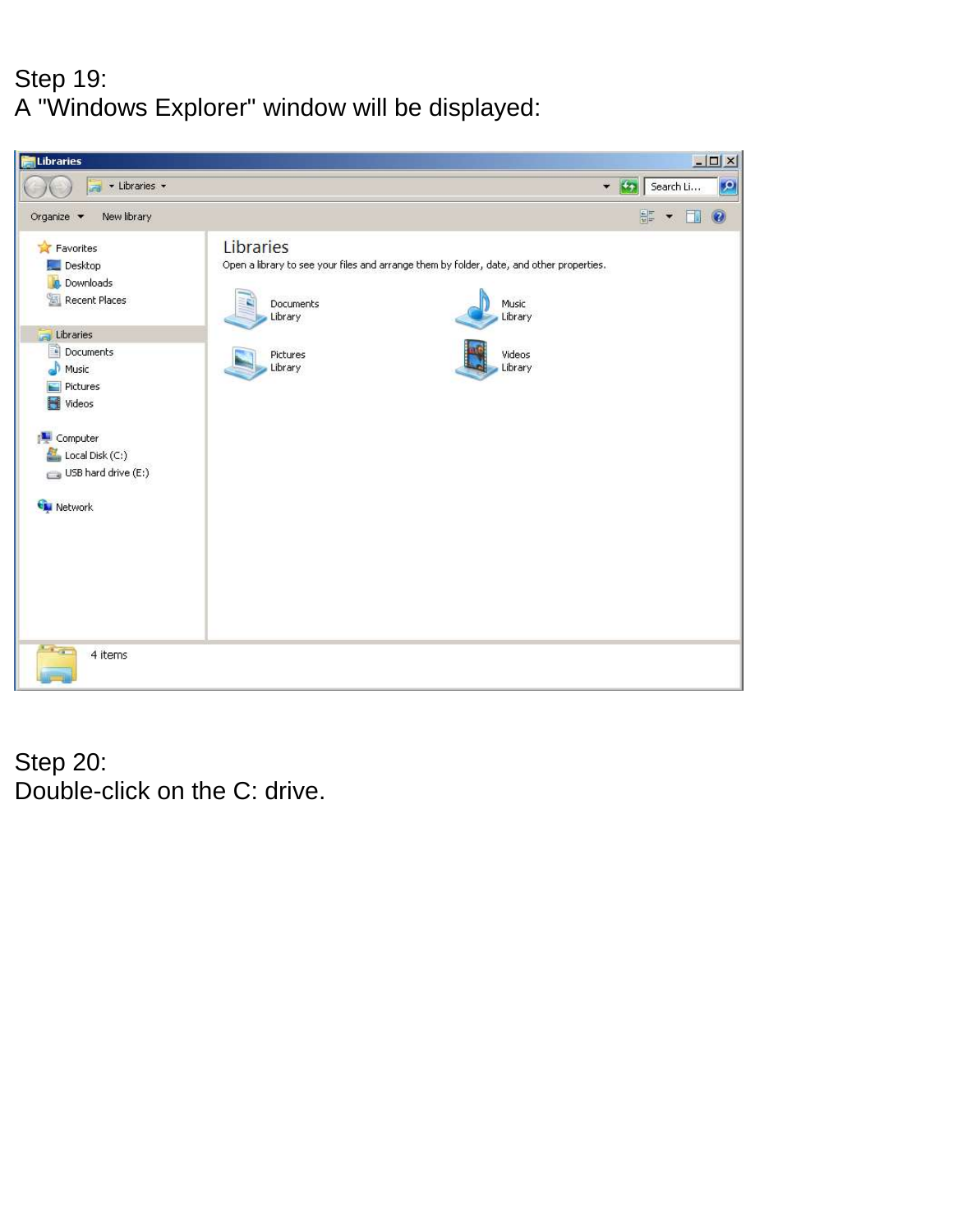#### Step 21: The contents of the drive will be displayed:

| Local Disk (C:)                                                                                    |                           |                     |                 | $-10X$                |
|----------------------------------------------------------------------------------------------------|---------------------------|---------------------|-----------------|-----------------------|
| ▼ Computer ▼ Local Disk (C:) ▼<br>$\mathcal{L}_{\mathcal{T}}$<br>$  \mathbf{Q}  $<br>Search L<br>▼ |                           |                     |                 |                       |
| New folder<br>Share with $\blacktriangledown$<br>Organize $\blacktriangledown$                     |                           |                     | 睚               |                       |
| ۰<br><b>ED</b> Favorites                                                                           | Name +                    | Date modified       | Type            | <b>Size</b>           |
| Desktop                                                                                            | \$Recycle.Bin<br>д        | 3/17/2011 8:47 AM   | File folder     |                       |
| Downloads                                                                                          | 23ea4477774a6a0939a2e2b7  | 11/10/2011 2:50 AM  | File folder     |                       |
| Ŧ<br>Recent Places                                                                                 | Boot                      | 3/19/2011 4:06 PM   | File folder     |                       |
| □ Libraries                                                                                        | Config.Msi                | 11/25/2011 12:27 AM | File folder     |                       |
| Documents<br>$\overline{+}$                                                                        | Documents and Settings    | 7/13/2009 10:08 PM  | File folder     |                       |
| Music<br>$\overline{+}$                                                                            | par.par                   | 11/21/2011 10:45 PM | File folder     |                       |
| <b>E</b> Pictures                                                                                  | PerfLoas                  | 7/13/2009 8:20 PM   | File folder     |                       |
| 田 <mark>+</mark> Videos                                                                            | Program Files             | 11/24/2011 11:24 PM | File folder     |                       |
| □ <sup>1</sup> Computer                                                                            | Program Files (x86)       | 11/24/2011 11:27 PM | File folder     |                       |
| $\mathbf{z}$ Local Disk (C:)<br>п                                                                  | ProgramData               | 11/11/2011 1:17 PM  | File folder     |                       |
| \$Recycle.Bin<br>日本                                                                                | Recovery                  | 3/17/2011 8:46 AM   | File folder     |                       |
| 23ea4477774a6a0939a2e)                                                                             | System Volume Information | 11/24/2011 11:28 PM | File folder     |                       |
| Boot<br>$\overline{+}$                                                                             | <b>Users</b>              | 3/17/2011 8:47 AM   | File folder     |                       |
| Config.Msi                                                                                         | Windows                   | 9/25/2011 1:17 AM   | File folder     |                       |
| Documents and Settings<br>田島                                                                       | bootmar                   | 11/20/2010 5:40 AM  | System file     | 375 KB                |
| $\overline{+}$<br>par.par<br>PerfLogs                                                              | BOOTSECT.BAK              | 3/17/2011 10:41 AM  | <b>BAK File</b> | 8KB                   |
| Program Files<br>$\overline{+}$                                                                    | pagefile.sys              | 11/25/2011 12:27 AM | System file     | 307,298,30            |
| Program Files (x86)<br>曱                                                                           |                           |                     |                 |                       |
| ProgramData<br>$\overline{+}$<br>≖F∢l                                                              |                           |                     |                 | $\blacktriangleright$ |
| 17 items                                                                                           |                           |                     |                 |                       |

Step 22: Locate the "Recycle Bin" icon:

ا ا

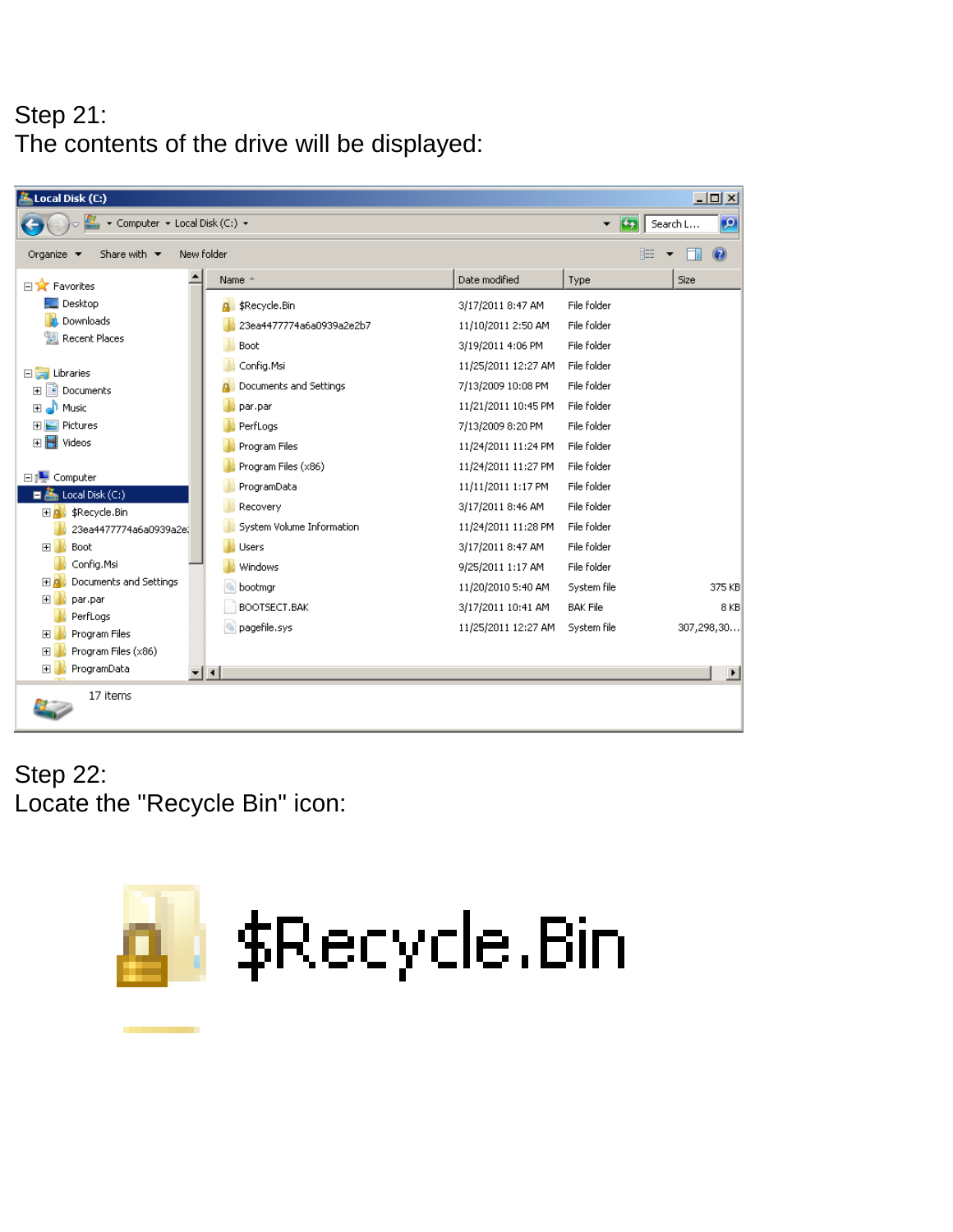#### Step 23: Use the RIGHT mouse button to perform a click on the "Recycle Bin" icon:

Step 24: A pop-up context menu will be displayed:



#### Step 25: Click on "Delete" in the pop-up context menu.

#### Step 26: A "Delete Folder" box will be displayed:

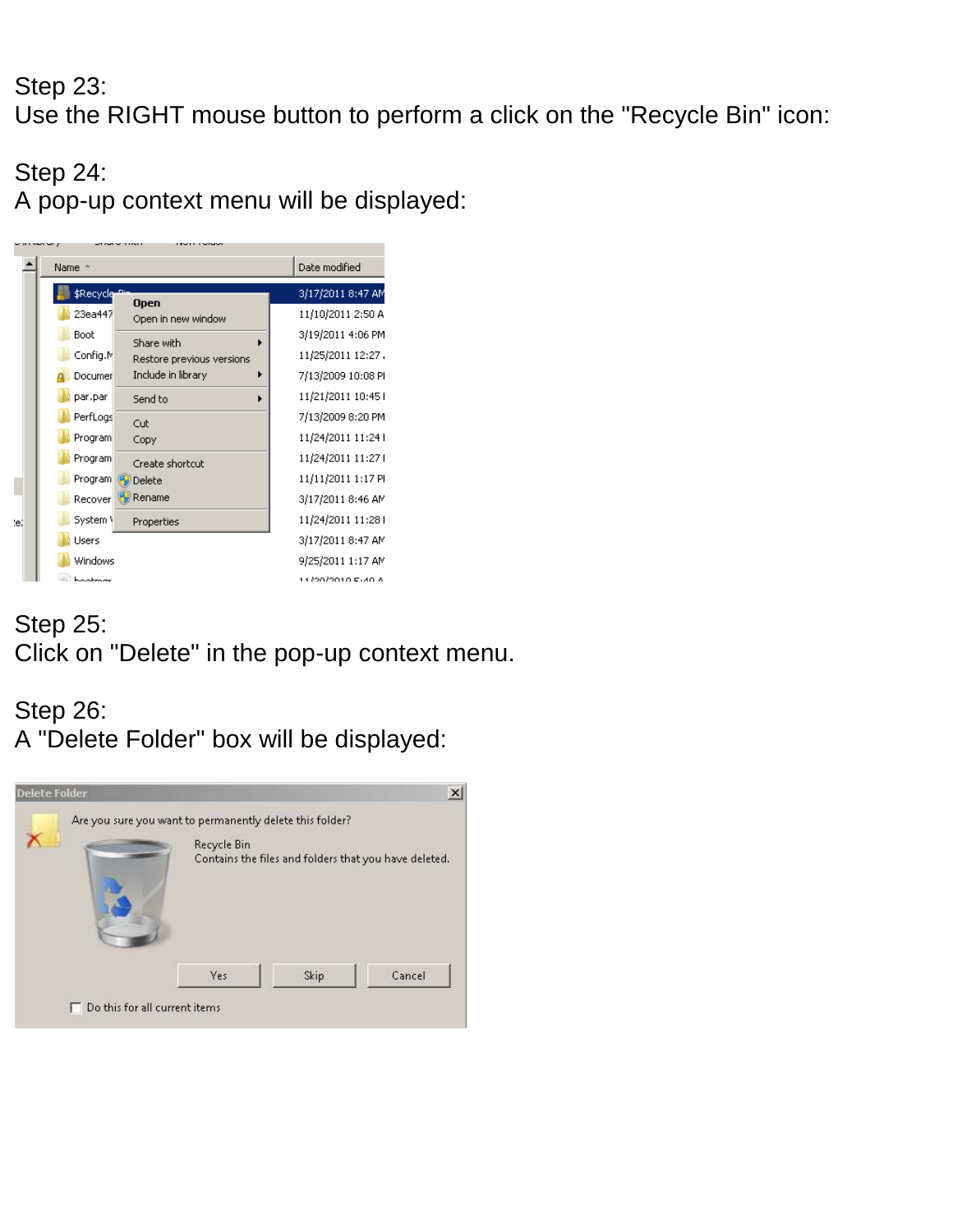#### Step 27: Click on "Yes" in the "Delete Folder" box:



Step 28: The "Delete Folder" box will disappear.

#### Step 29:

If a "Delete file" box is displayed, click on its "Yes" button to make the "Delete file" disappear:<br>**Delete File** 

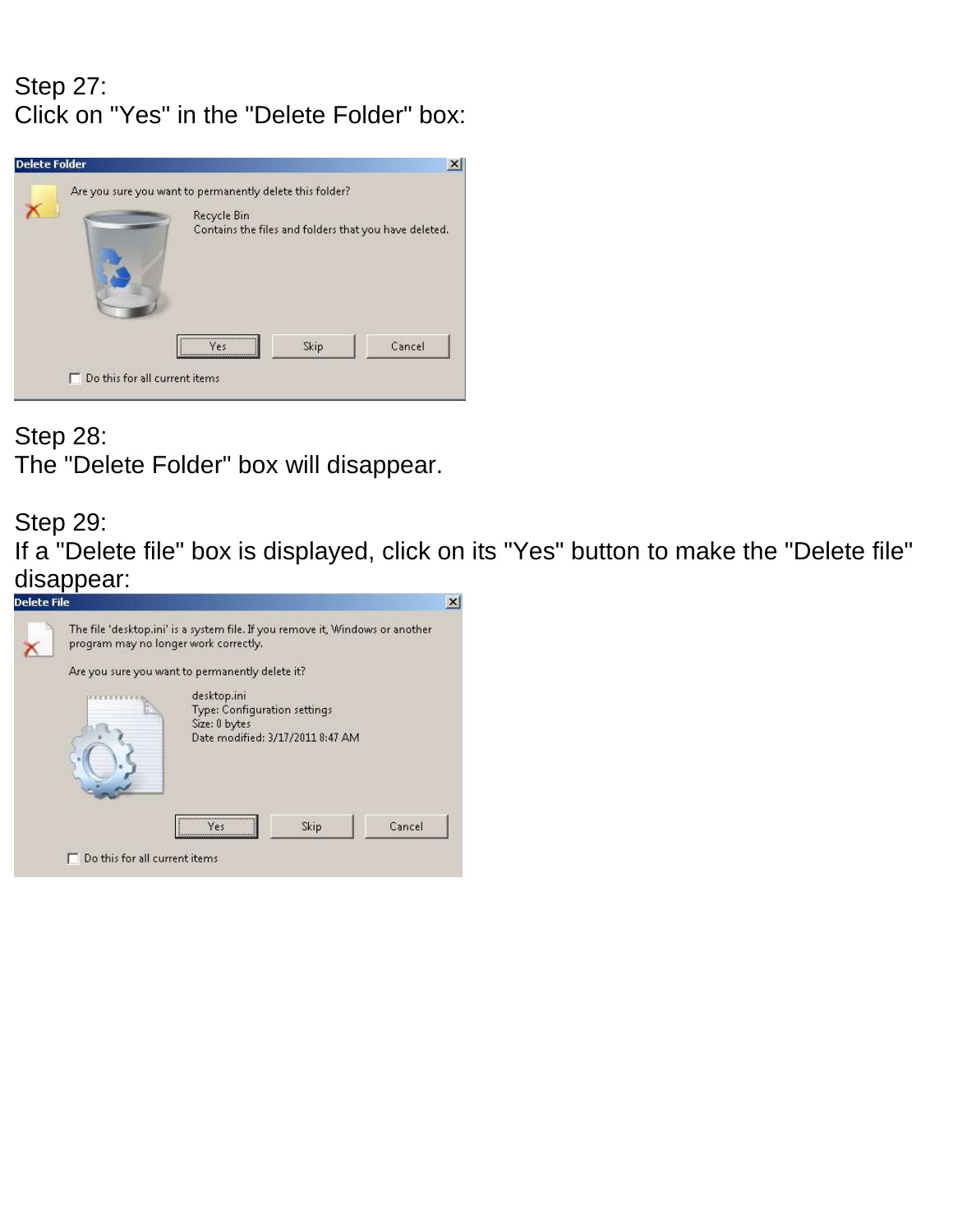#### Step 30: Note that the "Recycle Bin" icon has disappeared from the right-most pane of the "Windows Explorer" window:

| Local Disk (C:)                                                                |                             |                     |                 |                            | $\Box$                   |  |
|--------------------------------------------------------------------------------|-----------------------------|---------------------|-----------------|----------------------------|--------------------------|--|
| ▼ Computer ▼ Local Disk (C:) ▼<br>$\overline{\phantom{a}}$                     |                             |                     |                 | $\overline{G}$<br>Search L | $\overline{\phantom{a}}$ |  |
| New folder<br>Share with $\blacktriangledown$<br>Organize $\blacktriangledown$ |                             |                     |                 |                            | HE                       |  |
| $\blacktriangle$                                                               | Name +                      | Date modified       | Type            | Size                       |                          |  |
| Libraries<br>Documents                                                         | 23ea4477774a6a0939a2e2b7    | 11/10/2011 2:50 AM  | File folder     |                            |                          |  |
| Music                                                                          | Boot                        | 3/19/2011 4:06 PM   | File folder     |                            |                          |  |
| Pictures                                                                       | Config.Msi                  | 11/25/2011 12:27 AM | File folder     |                            |                          |  |
| <b>N</b> Videos                                                                | Documents and Settings<br>Ω | 7/13/2009 10:08 PM  | File folder     |                            |                          |  |
|                                                                                | par.par                     | 11/21/2011 10:45 PM | File folder     |                            |                          |  |
| I- Computer                                                                    | PerfLogs                    | 7/13/2009 8:20 PM   | File folder     |                            |                          |  |
| Local Disk (C:)<br>23ea4477774a6a0939a2e                                       | Program Files               | 11/24/2011 11:24 PM | File folder     |                            |                          |  |
| Boot                                                                           | Program Files (x86)         | 11/24/2011 11:27 PM | File folder     |                            |                          |  |
| Config.Msi                                                                     | ProgramData                 | 11/11/2011 1:17 PM  | File folder     |                            |                          |  |
| Documents and Settings                                                         | Recovery                    | 3/17/2011 8:46 AM   | File folder     |                            |                          |  |
| par.par                                                                        | System Volume Information   | 11/24/2011 11:28 PM | File folder     |                            |                          |  |
| PerfLogs                                                                       | Users                       | 3/17/2011 8:47 AM   | File folder     |                            |                          |  |
| Program Files                                                                  | Windows                     | 9/25/2011 1:17 AM   | File folder     |                            |                          |  |
| Program Files (x86)<br>ProgramData                                             | త<br>bootmgr                | 11/20/2010 5:40 AM  | System file     | 375 KB                     |                          |  |
| Recovery                                                                       | BOOTSECT.BAK                | 3/17/2011 10:41 AM  | <b>BAK File</b> | 8 KB                       |                          |  |
| System Volume Information                                                      | pagefile.sys                | 11/25/2011 12:27 AM | System file     | 307,298,30                 |                          |  |
| <b>Users</b>                                                                   |                             |                     |                 |                            |                          |  |
| Windows                                                                        |                             |                     |                 |                            |                          |  |
| $\Box$ USB hard drive (E:)                                                     |                             |                     |                 |                            |                          |  |
| <b>Executed</b> Network<br>▾                                                   |                             |                     |                 |                            |                          |  |
| 16 items                                                                       |                             |                     |                 |                            |                          |  |

#### Step 31:

For all other hard drives in the left-most pane of the "Windows Explorer" window, perform Step 21 through Step 30.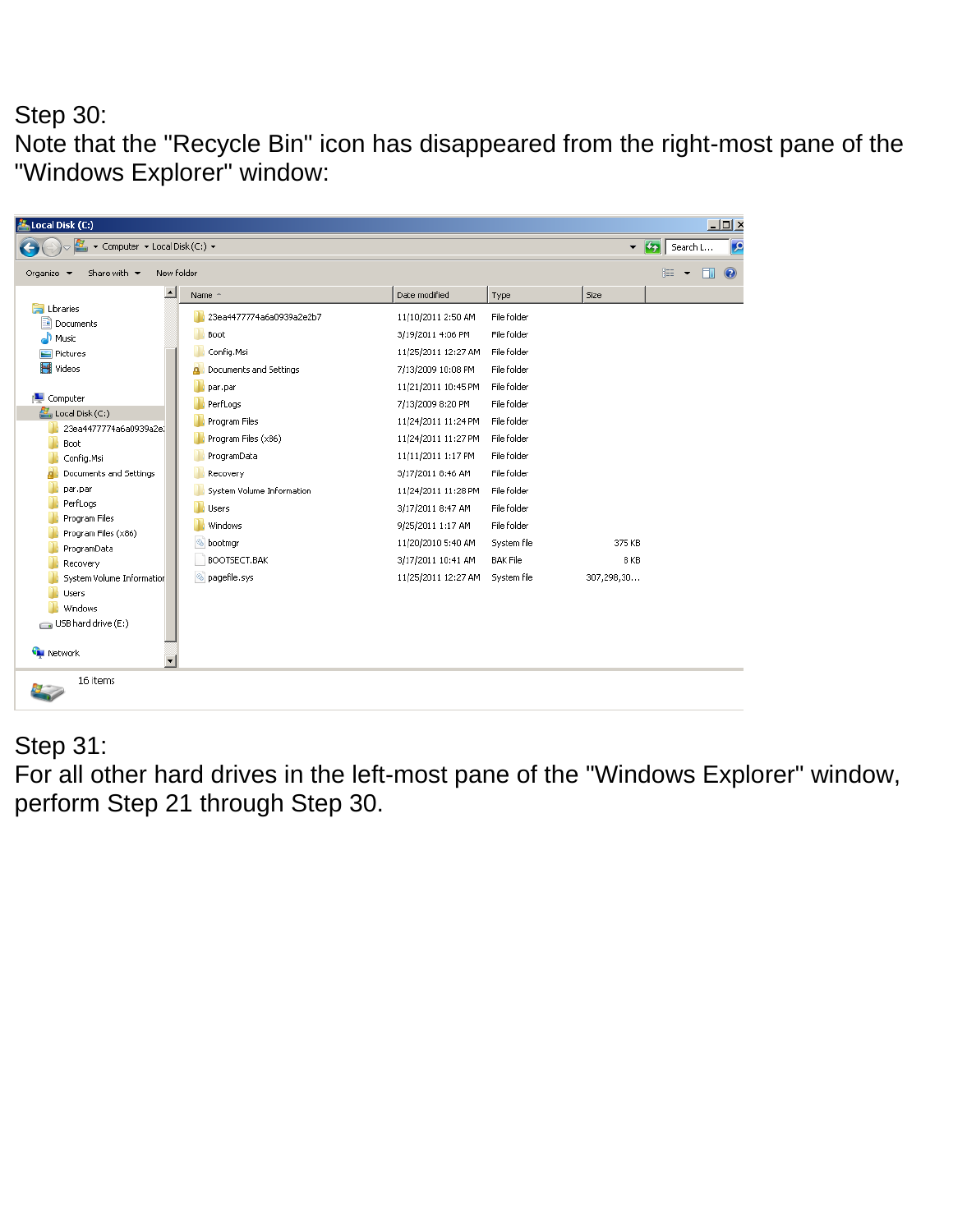Step 32: Click on the Windows "Start" button:

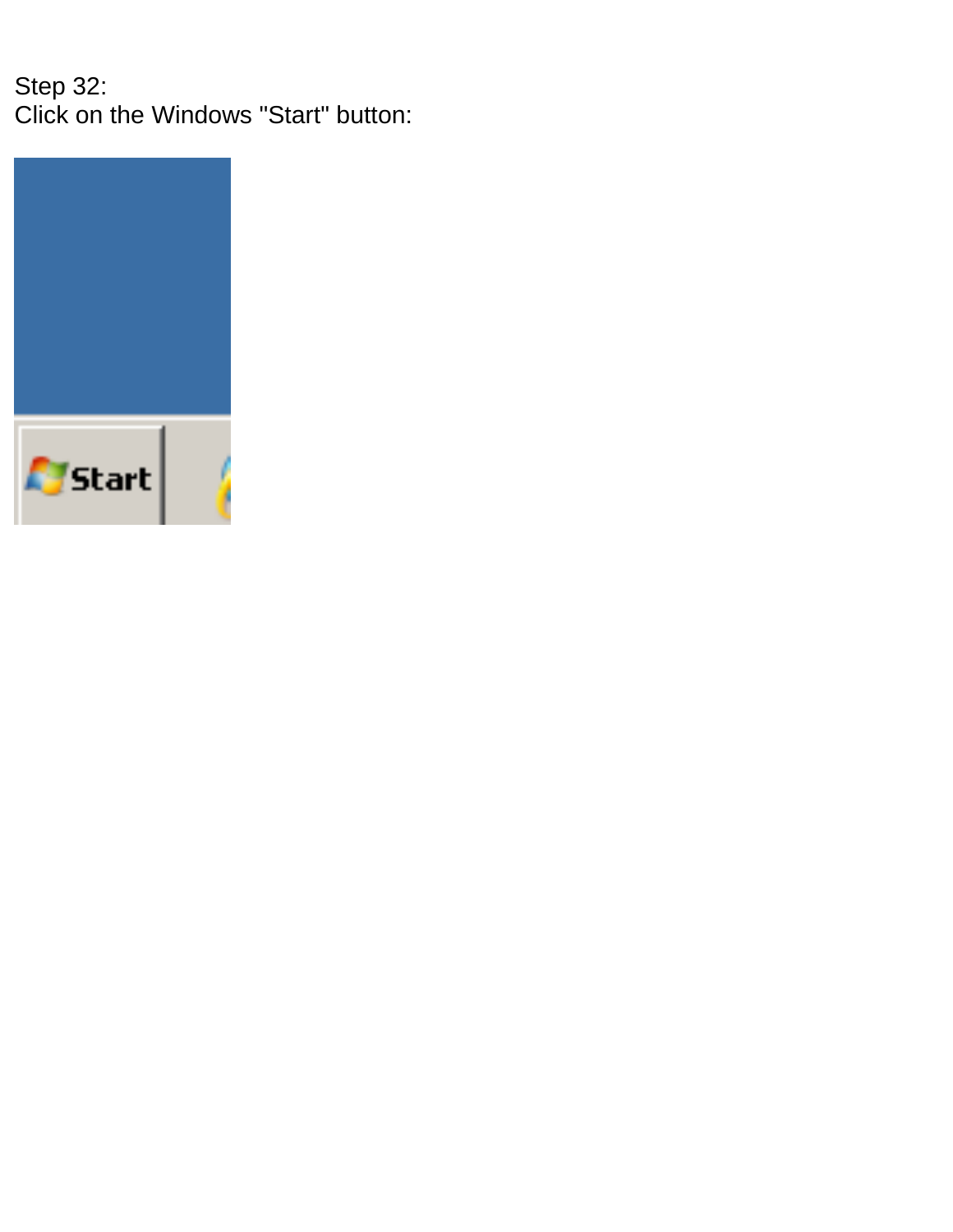# Step 33: The "Start menu" will be displayed:

| http://hotsexmovs.com/tgp2/ma   | testuser<br>Documents<br>Pictures |
|---------------------------------|-----------------------------------|
|                                 | Music                             |
|                                 | Computer                          |
|                                 | Control Panel                     |
|                                 | Devices and Printers              |
|                                 | Default Programs                  |
|                                 | Help and Support                  |
| All Programs                    |                                   |
| 9 <br>Search programs and files | Shut down<br>×                    |
| <b>Start</b>                    |                                   |

#### Step 34: Click on "Control Panel" in the "Start menu".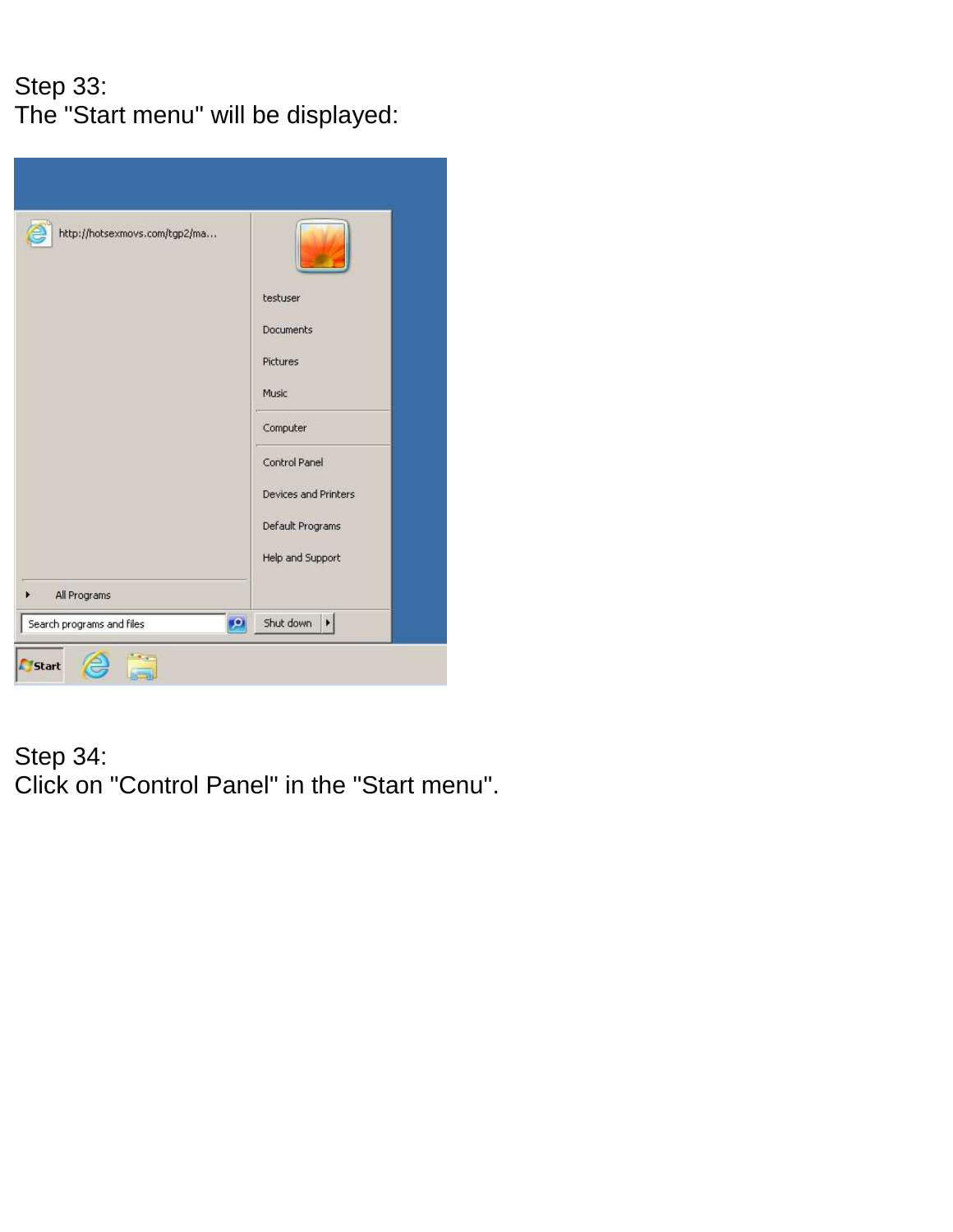Step 35:

Either a "Control Panel" window or an "All Control Panel Items" window will be displayed.

Step 36:

If "Appearance and Personalization" is available, click on it.



**Appearance and Personalization** Change the theme Change desktop background Adjust screen resolution

Step 37: Double-click on "Folder Options":

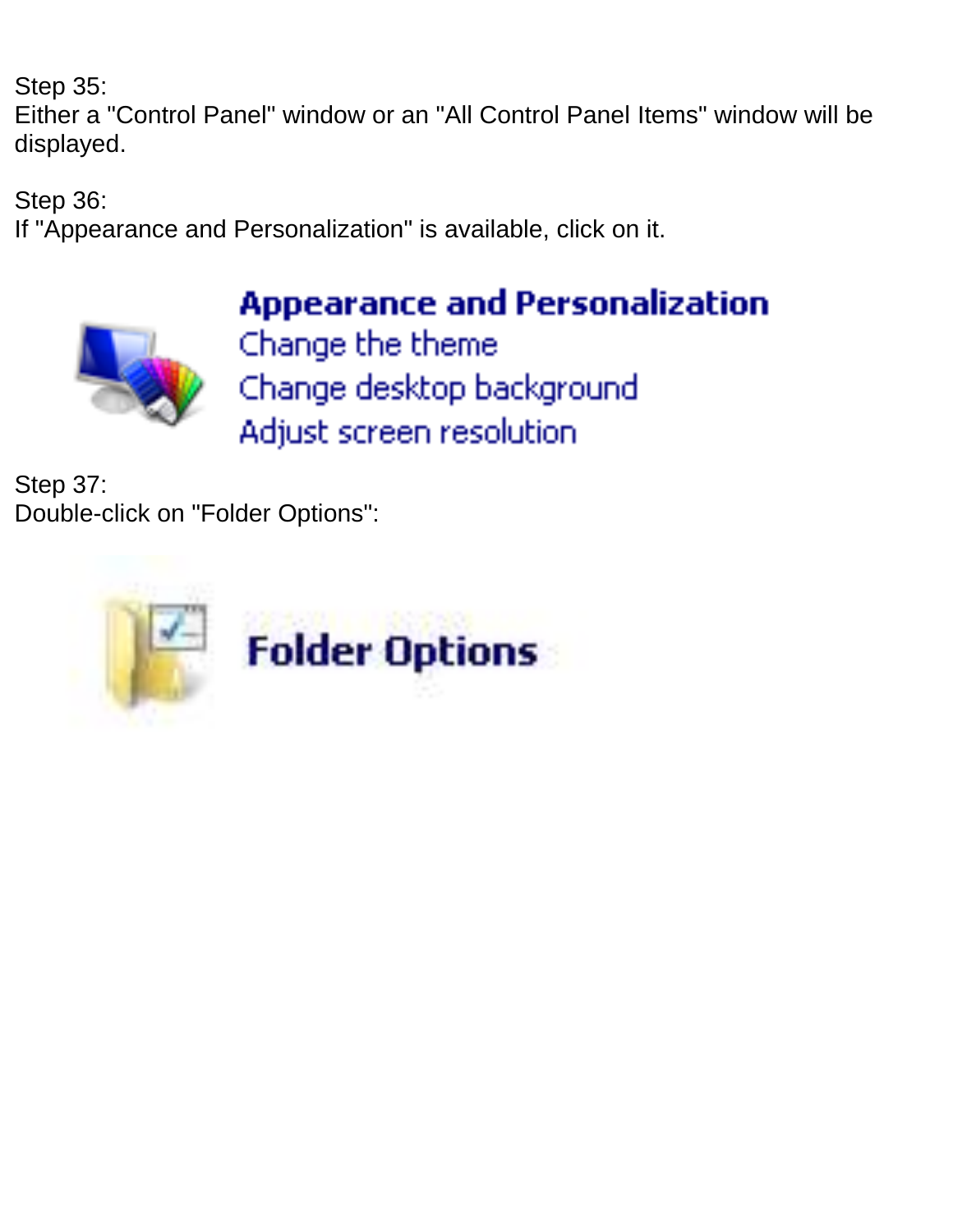#### Step 38: A "Folder Options" box will be displayed:

| <b>Folder Options</b>                                                                                                                                                                                                                                                                    |  |  |  |
|------------------------------------------------------------------------------------------------------------------------------------------------------------------------------------------------------------------------------------------------------------------------------------------|--|--|--|
| General View   Search                                                                                                                                                                                                                                                                    |  |  |  |
| <b>Browse folders</b><br>C Open each folder in the same window<br>C Open each folder in its own window                                                                                                                                                                                   |  |  |  |
| Click items as follows:<br>C Single-click to open an item (point to select)<br>O Underline icon titles consistent with my browser<br>C Underline icon titles only when I point at them<br>◯ Double-click to open an item (single-click to select)<br>Navigation pane<br>Show all folders |  |  |  |
| $\Box$ Automatically expand to current folder<br>$\triangleright$ 11                                                                                                                                                                                                                     |  |  |  |
| <b>Restore Defaults</b>                                                                                                                                                                                                                                                                  |  |  |  |
| How do I change folder options?                                                                                                                                                                                                                                                          |  |  |  |
| OΚ<br>Cancel<br>Apply                                                                                                                                                                                                                                                                    |  |  |  |

# Step 39: Click on the "View" tab of the "Folder Options" box.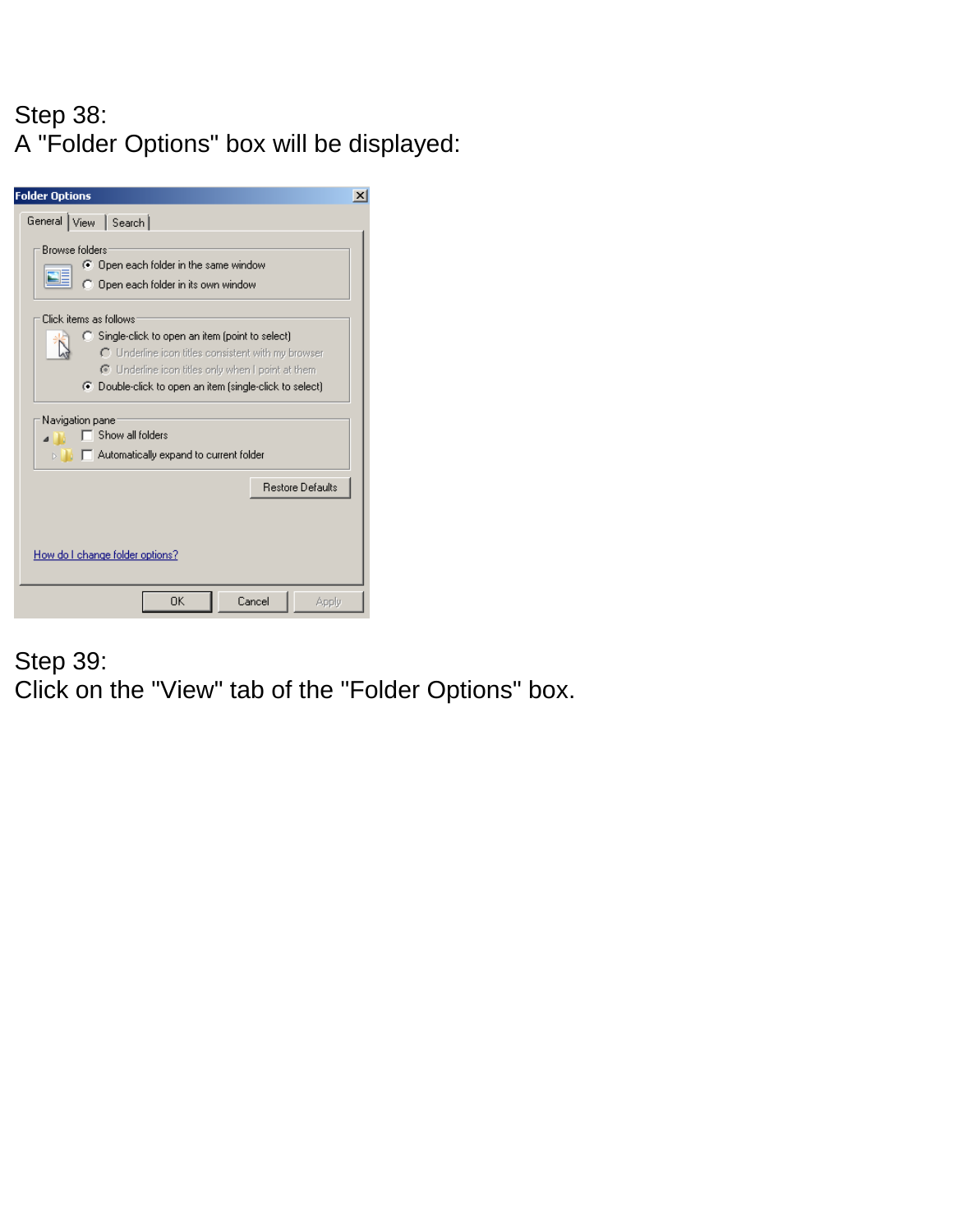#### Step 40: Locate "Hide protected operating system files":

| <b>Folder Options</b><br>x                                                                                                                                                                                                                                                                                                                                                                                                                                                                                                                    |
|-----------------------------------------------------------------------------------------------------------------------------------------------------------------------------------------------------------------------------------------------------------------------------------------------------------------------------------------------------------------------------------------------------------------------------------------------------------------------------------------------------------------------------------------------|
| General View Search                                                                                                                                                                                                                                                                                                                                                                                                                                                                                                                           |
| Folder views<br>You can apply the view (such as Details or Icons) that<br>you are using for this folder to all folders of this type.<br>내<br>6   10   11<br>Apply to Folders<br><b>Reset Folders</b>                                                                                                                                                                                                                                                                                                                                          |
| Advanced settings:                                                                                                                                                                                                                                                                                                                                                                                                                                                                                                                            |
| Always show icons, never thumbnails<br>Always show menus<br>Display file icon on thumbnails<br>Display file size information in folder tips<br>Display the full path in the title bar (Classic theme only)<br>Hidden files and folders<br>$\odot$ Don't show hidden files, folders, or drives<br>$\mathbf O$ Show hidden files, folders, and drives<br>Hide empty drives in the Computer folder<br>Hide extensions for known file types<br>Hide protected operating system files (Recommended)<br>Launch folder windows in a separate process |
| <b>Restore Defaults</b>                                                                                                                                                                                                                                                                                                                                                                                                                                                                                                                       |
| OΚ<br>Cancel<br>Apply                                                                                                                                                                                                                                                                                                                                                                                                                                                                                                                         |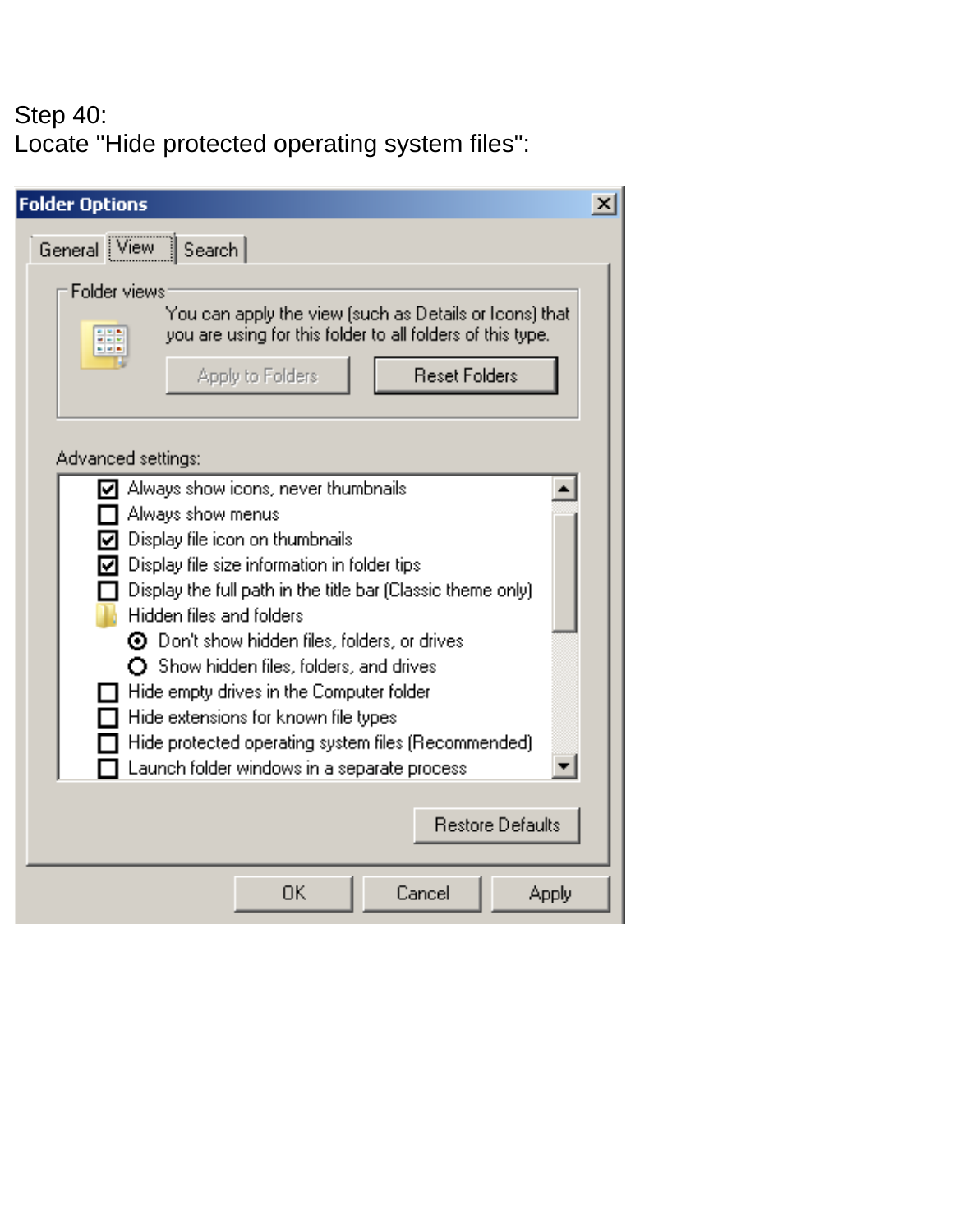#### Step 41:

Remove the checkmark from "Hide operating system files" (if a checkmark is there).

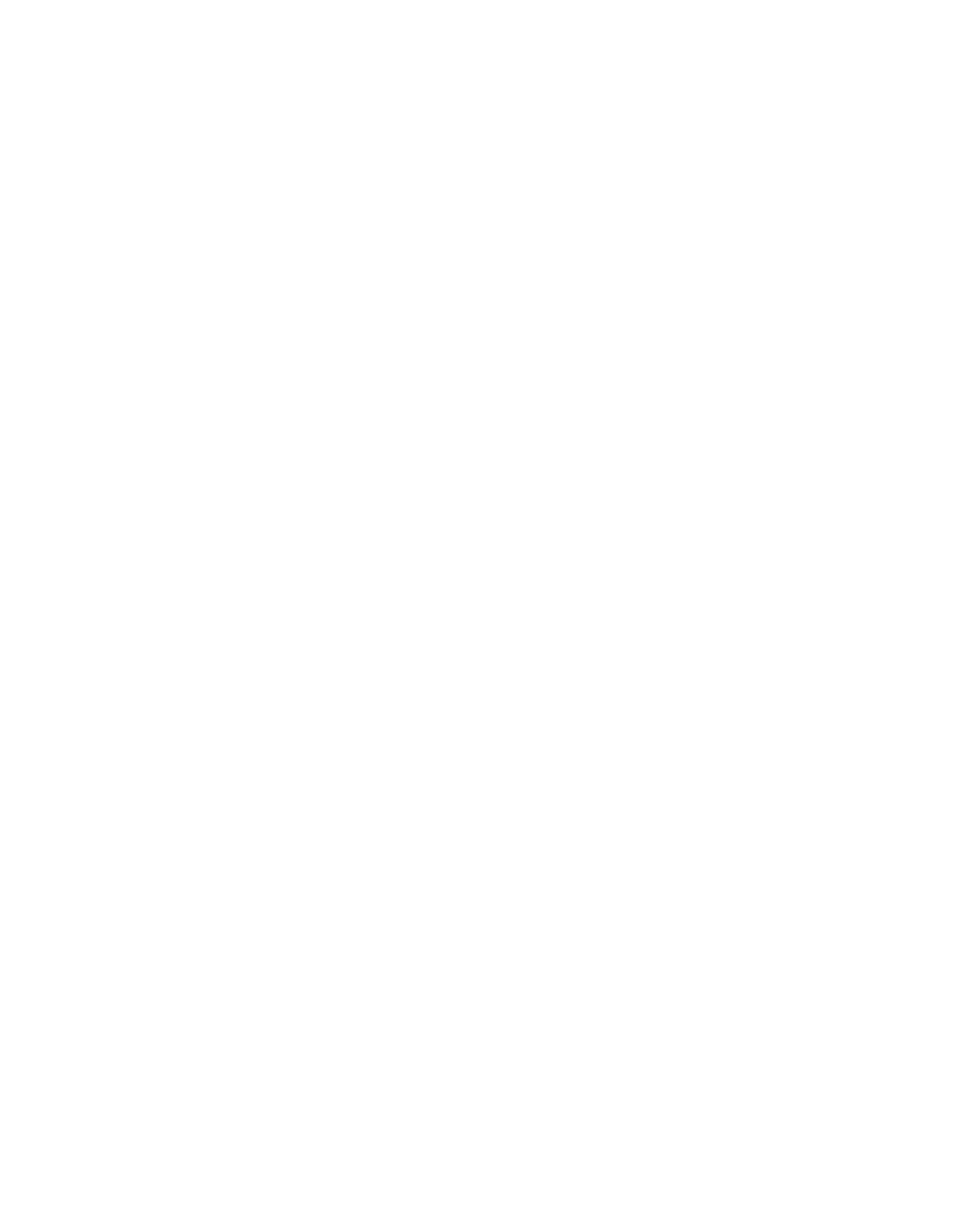## Step 42: Locate "Don't show hidden files, folders, and drives":

| <b>Folder Options</b>                                                                                                                                                                                                                                                                                                                                                                                                                                                                                                                           | × |
|-------------------------------------------------------------------------------------------------------------------------------------------------------------------------------------------------------------------------------------------------------------------------------------------------------------------------------------------------------------------------------------------------------------------------------------------------------------------------------------------------------------------------------------------------|---|
| General View Search                                                                                                                                                                                                                                                                                                                                                                                                                                                                                                                             |   |
| Folder views<br>You can apply the view (such as Details or Icons) that<br>you are using for this folder to all folders of this type.<br>₩<br>Apply to Folders<br><b>Reset Folders</b>                                                                                                                                                                                                                                                                                                                                                           |   |
| Advanced settings:                                                                                                                                                                                                                                                                                                                                                                                                                                                                                                                              |   |
| Always show menus<br>Display file icon on thumbnails<br>Display file size information in folder tips<br>Display the full path in the title bar (Classic theme only)<br>Hidden files and folders<br>$\Omega$ Don't show hidden files, folders, or drives<br>$\odot$ Show hidden files, folders, and drives<br>Hide empty drives in the Computer folder<br>Hide extensions for known file types<br>Hide protected operating system files (Recommended)<br>Launch folder windows in a separate process<br>Restore previous folder windows at logon |   |
| <b>Restore Defaults</b>                                                                                                                                                                                                                                                                                                                                                                                                                                                                                                                         |   |
| OΚ<br>Cancel<br>Apply                                                                                                                                                                                                                                                                                                                                                                                                                                                                                                                           |   |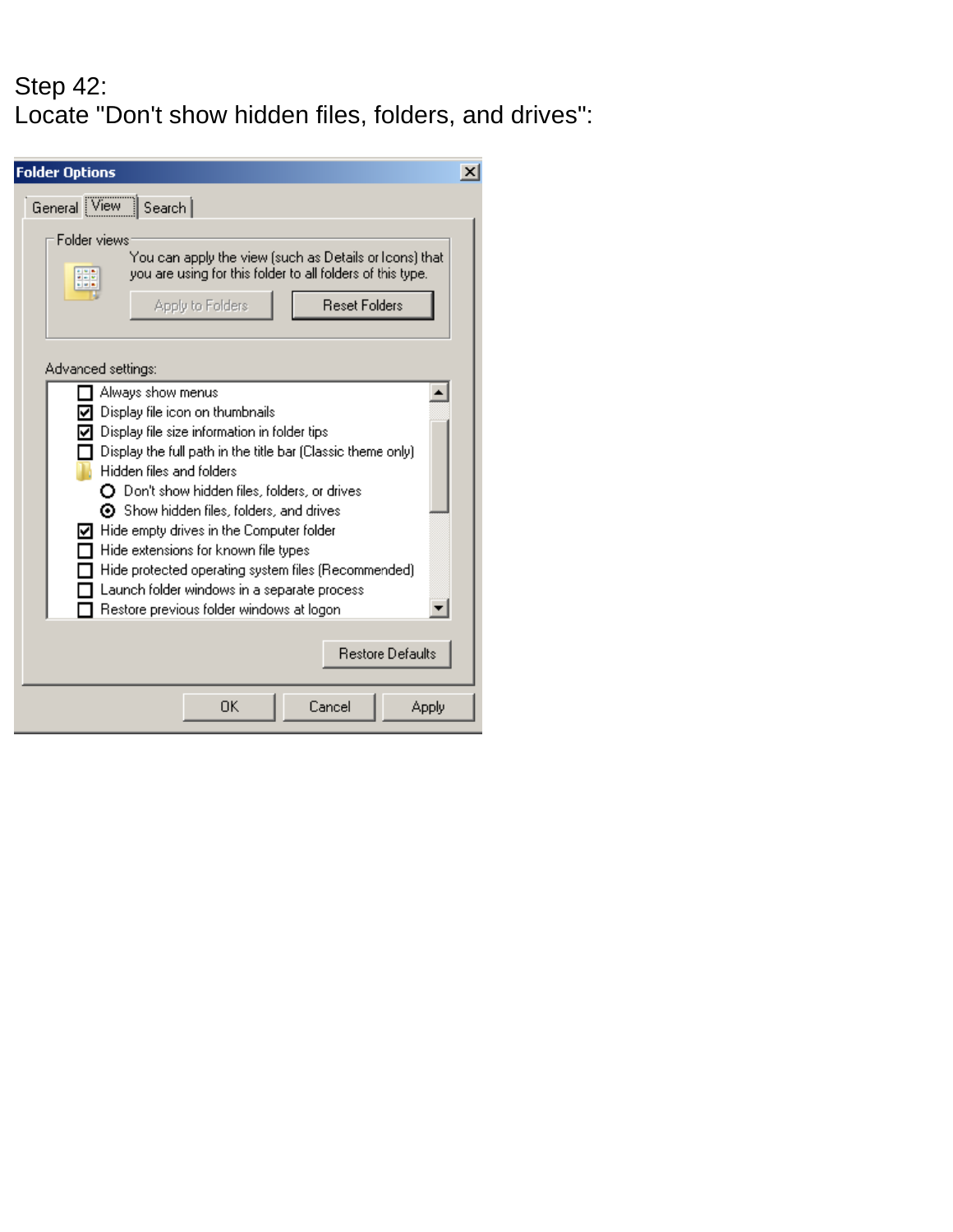#### Step 43: Select "Don't show hidden files, folders, and drives (if it is not already selected).

| <b>Folder Options</b><br>x                                                                                                                                                                                                                                                                                                                                                                                                                                                                                                                          |  |  |
|-----------------------------------------------------------------------------------------------------------------------------------------------------------------------------------------------------------------------------------------------------------------------------------------------------------------------------------------------------------------------------------------------------------------------------------------------------------------------------------------------------------------------------------------------------|--|--|
| View<br>Search  <br>General                                                                                                                                                                                                                                                                                                                                                                                                                                                                                                                         |  |  |
| Folder views<br>You can apply the view (such as Details or Icons) that<br>you are using for this folder to all folders of this type.<br><b>.</b><br><b>Reset Folders</b><br>Apply to Folders                                                                                                                                                                                                                                                                                                                                                        |  |  |
| Advanced settings:                                                                                                                                                                                                                                                                                                                                                                                                                                                                                                                                  |  |  |
| Always show menus<br>Display file icon on thumbnails<br>Display file size information in folder tips<br>Display the full path in the title bar (Classic theme only)<br>Hidden files and folders<br>$\odot$ Don't show hidden files, folders, or drives<br>$\mathbf O$ Show hidden files, folders, and drives<br>Hide empty drives in the Computer folder<br>Hide extensions for known file types<br>Hide protected operating system files (Recommended)<br>Launch folder windows in a separate process<br>Restore previous folder windows at logon. |  |  |
| <b>Restore Defaults</b>                                                                                                                                                                                                                                                                                                                                                                                                                                                                                                                             |  |  |
| Cancel<br>OΚ<br>Apply                                                                                                                                                                                                                                                                                                                                                                                                                                                                                                                               |  |  |

## Step 44: Click on the "Apply" button of the "Folder Options" box:

| s, folders, and drives<br>the Computer folder<br>nown file types<br>ting system files (Recommended) |  |
|-----------------------------------------------------------------------------------------------------|--|
| <b>Restore Defaults</b>                                                                             |  |
| Cancel<br>ЭK<br>Applu                                                                               |  |
|                                                                                                     |  |
|                                                                                                     |  |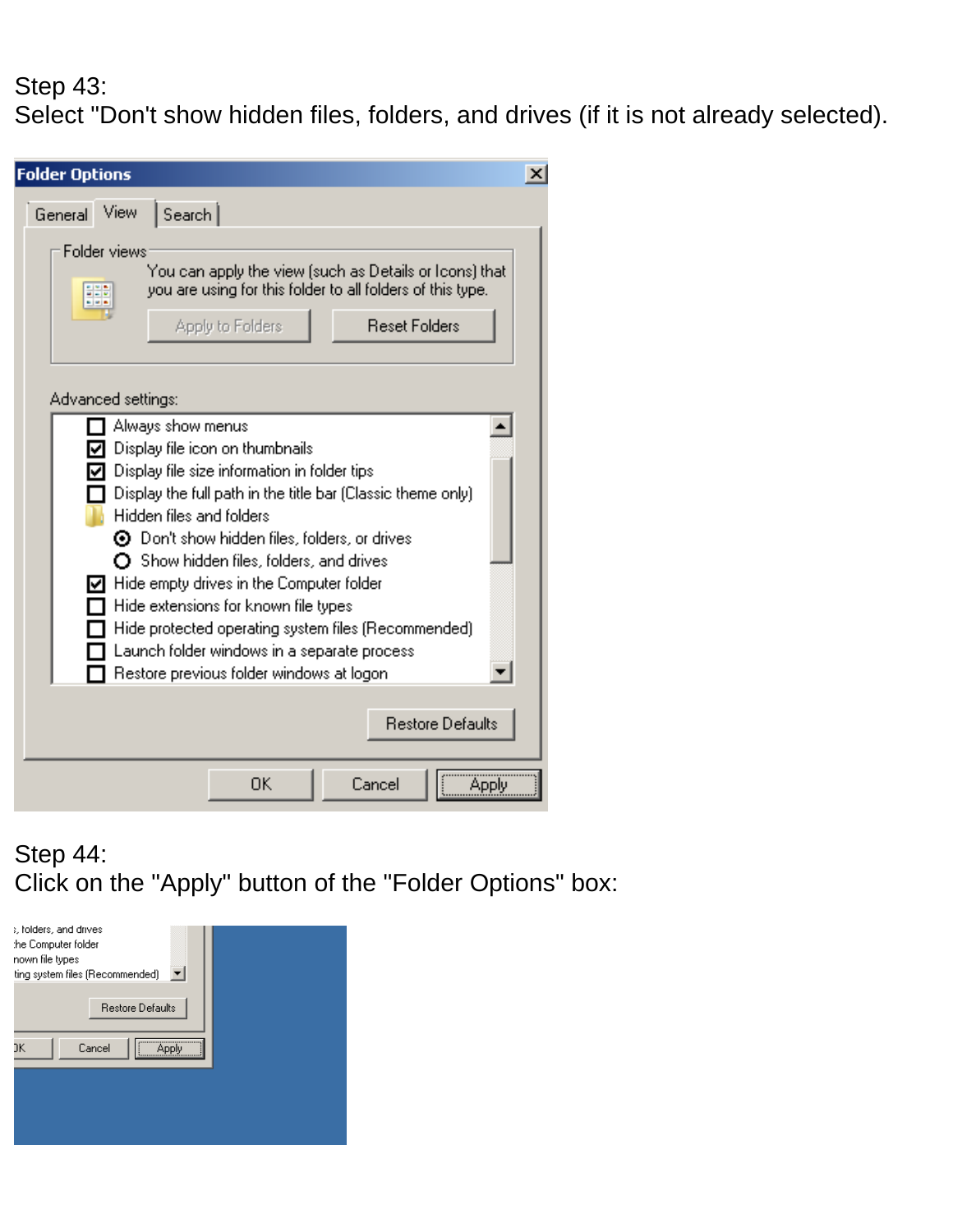Step 45: Click on the "OK" button of the "Folder Options" box:

Restore previous folder windows at logon.

|    | Restor |
|----|--------|
| ÖK | Cancel |
|    |        |
|    |        |

Step 46:

The "Folder Options" box will disappear.

Step 47: Click on the "X" button in the upper right-hand corner of the "Control Panel" or "All Control Panel Items" window.

Step 48: The "Control Panel" or "All Control Panel Items" window will disappear.